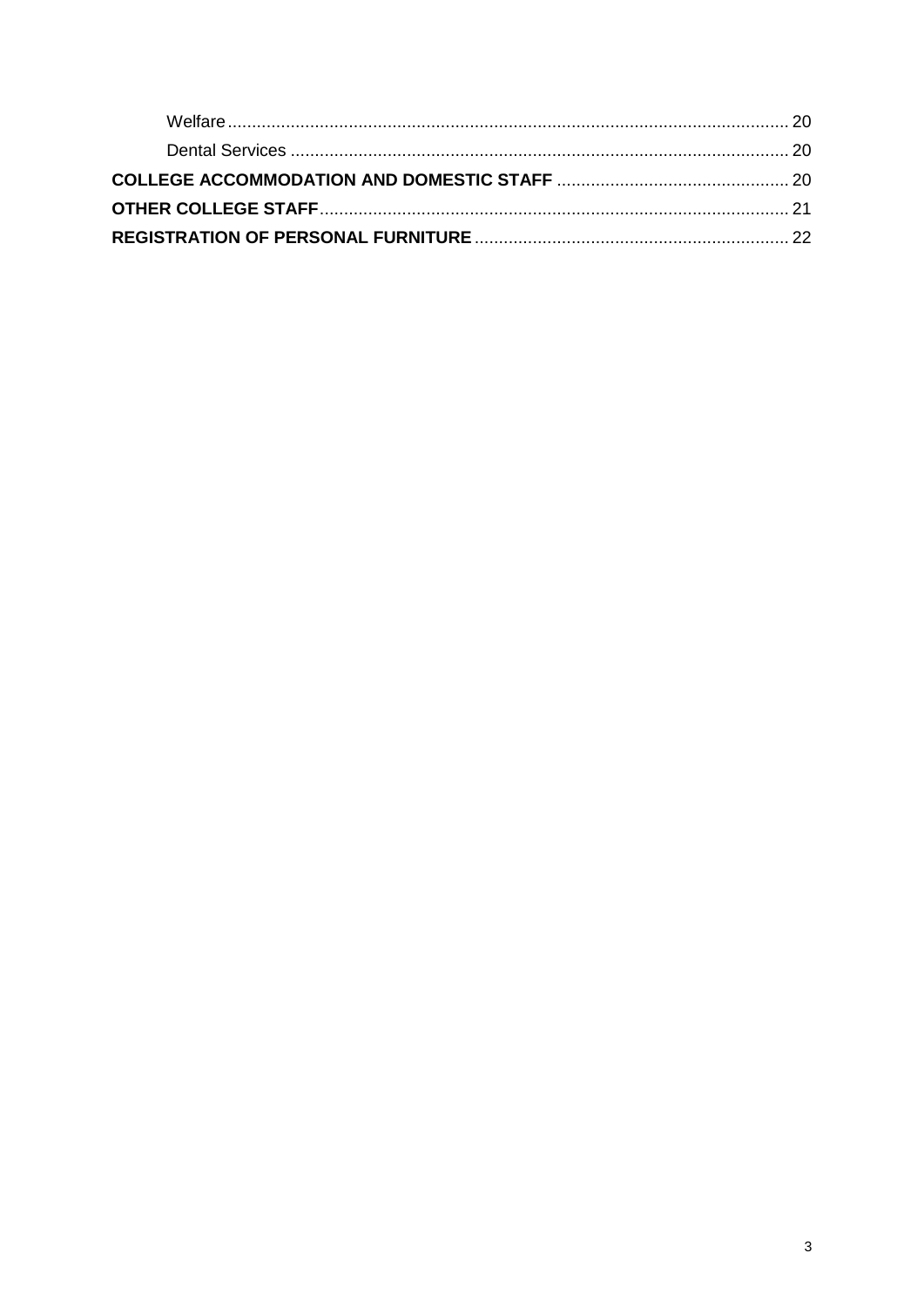

**ST. JOHN'S COLLEGE, OXFORD**



# **DOMESTIC ARRANGEMENTS 2021/2022 UNDERGRADUATES**

<span id="page-3-0"></span>The following pages outline some guidelines and rules (though these are not exhaustive) for undergraduate students using the facilities in College. Our aim is to provide support during your stay in College accommodation and to ensure that you have a wonderful experience during this period.

<span id="page-3-1"></span>**ACOP:** The College has adopted the Universities UK Code of Practice for the Management of Student Housing, details of which can be found at<http://www.thesac.org.uk/>

All undergraduates and graduates occupying College rooms are required to sign a room licence agreement, which they will receive on arrival. Students living in couples' accommodation will be required to sign a tenancy agreement.

General accommodation matters are dealt with by the Accommodation Office whose offices are located in the Bursary building – N7 in North Quad - or via email at [accommodation.office@sjc.ox.ac.uk.](mailto:accommodation.office@sjc.ox.ac.uk)

<span id="page-3-2"></span>**Smoking Policy: All rooms in College and all external areas are non-smoking,** including all e-cigarettes and other vapour devices. Smoking is permitted only in the specifically designated outdoor smoking areas within the College grounds, where suitable ashtray bins are provided. *This rule is strictly enforced and any infringements are considered to be a Decanal matter and will be referred to the Senior Dean.* Details of the smoking areas are available in the College Smoking Policy, which can be found on the College website <https://www.sjc.ox.ac.uk/discover/about-college/legal/college-policies/>

# <span id="page-3-3"></span>**COLLEGE ACCOMMODATION**

College rooms are generally located in sections and blocks called 'Staircases'.

<span id="page-3-4"></span>**Single Student rooms:** The College is proud to be able to provide single room accommodation for all its undergraduates. All are single rooms for single occupancy and cannot be shared. Rooms are allocated by the Accommodation Office to all undergraduates in their first year. In subsequent years a ballot system is operated by the JCR Committee.

The majority of rooms have access to shared bathrooms but a number of rooms are en-suite. These are generally not available to Freshers  $(1<sup>st</sup> Year students)$  unless they have a proven medical need for a private bathroom. In these cases, the student must contact the College's Disability Co-ordinator (Elaine Eastgate [elaine.eastgate@sjc.ox.ac.uk\)](mailto:elaine.eastgate@sjc.ox.ac.uk) on receiving their offer and well in advance of arrival. Please do not wait until you arrive to tell us of a medical need, as by that time it will be too late to allocate an appropriate room.

In general, rooms will be allocated to all first-year students at random. If you wish to make a request for a specific type of room, please let us know well in advance of the start of Michaelmas Term. We will do our best to offer a suitable alternative.

<span id="page-3-5"></span>**Couples' Accommodation:** There are a limited number of self-contained flats available for those students who are **living full-time with a partner** (i.e. both parties must live in the flat as their **only** accommodation) and/or with children. Flats are **NOT** available for friends or family members to share and where there is more than one bedroom this cannot be sub-let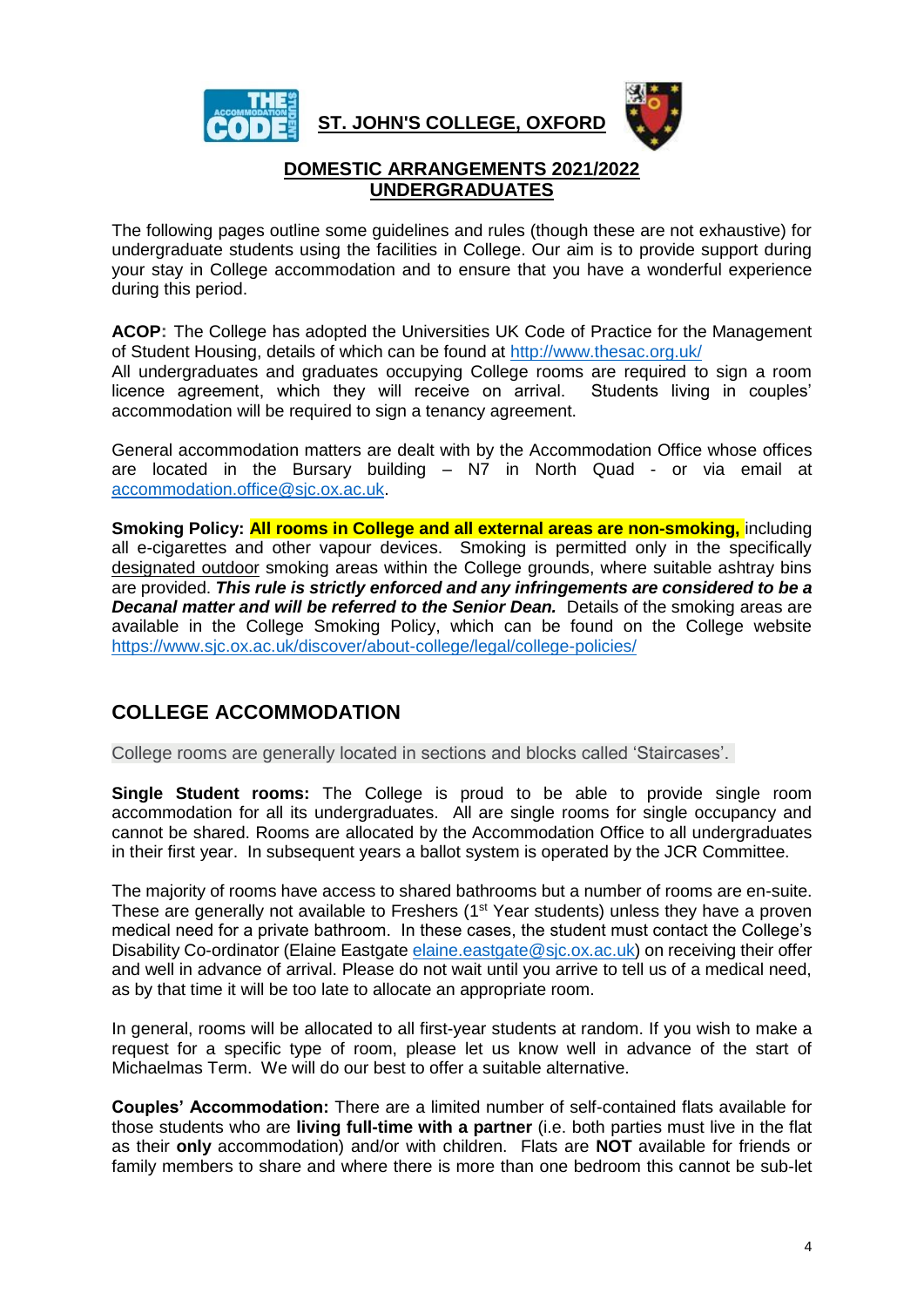to, or otherwise used by, a third party. Flats will be allocated by the Accommodation Office to students for their first year, on a first come first served basis. For all subsequent years of study, a ballot system is operated by the MCR Committee for graduate students. Students with children/dependants will not be expected to enter the ballot and Students in this situation should contact the Accommodation Office direct. [\(accommodation.office@sjc.ox.ac.uk\)](mailto:accommodation.office@sjc.ox.ac.uk) each year. Undergraduate students who wish to live full-time with a partner should contact the Accommodation Office separately by the beginning of Hilary Term each year but should bear in mind that couples' accommodation cannot be guaranteed.

Couples' accommodation is offered on the understanding that a student remains a full-time student of the College for the full current Academic Year. If, during the tenancy year, the student's personal circumstances change (eg. they are no longer living full-time with a partner or have suspended their studies), they must inform the Accommodation Office immediately. It may be possible to permit students to remain in their flat during a period of suspension from study, or following completion of their course if this is before the end of the tenancy, but they may be asked to pay the premium rent for that period. Tenancy agreements can only be issued in the name of the St John's student, the partner cannot be included unless they are also our student. If a student no longer wishes to live with their partner, the partner will not be able to remain in the property if the student moves out.

If a student or their partner is expecting a baby, the Accommodation Office should be informed in plenty of time. If available, the new family may be offered a 2 bedroom flat but additionally, not all of our properties are considered to be appropriate for infants/children and therefore the family may be required to move to a more suitable location in due course. We also need to update records for health & safety/emergency purposes.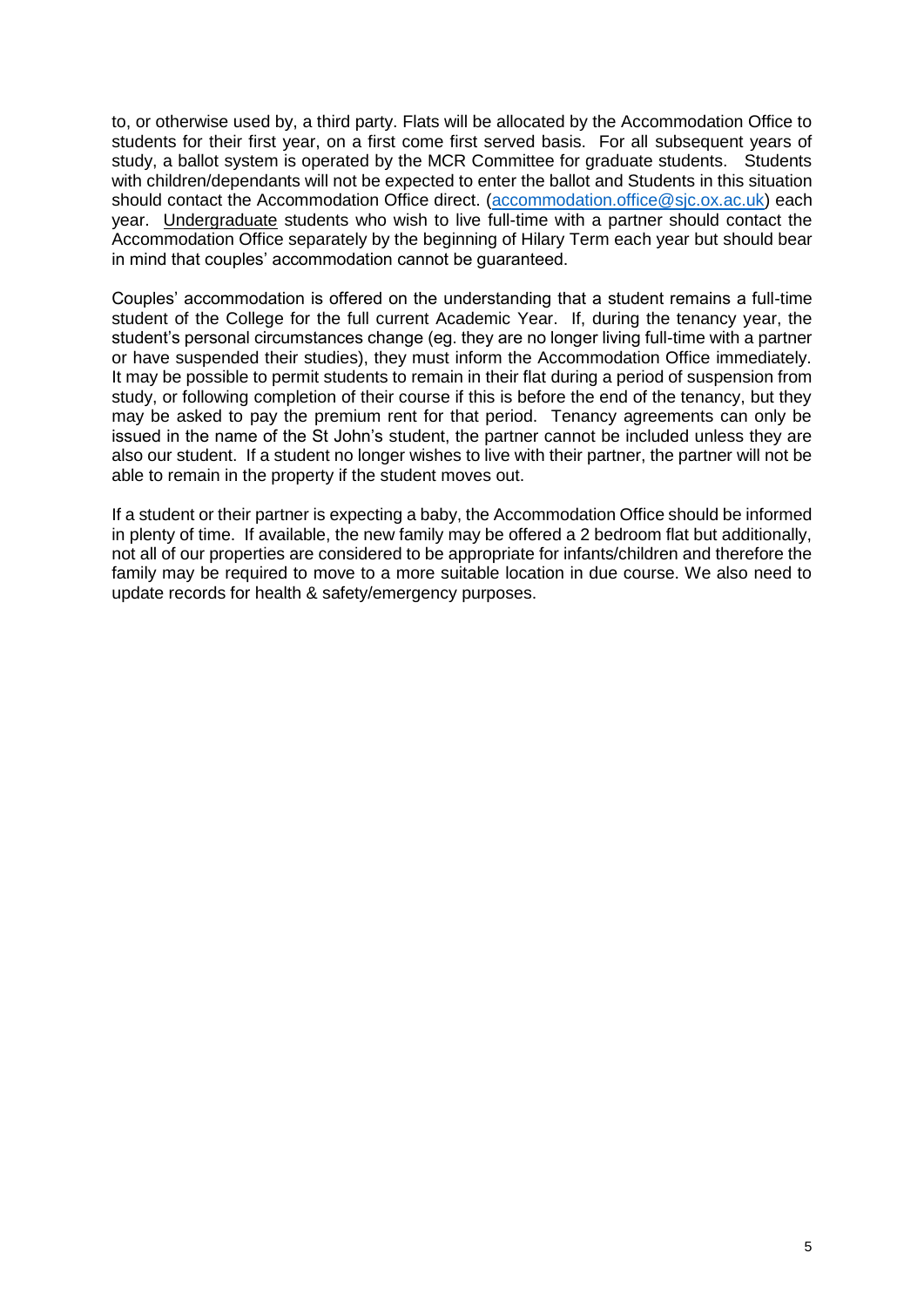# <span id="page-5-0"></span>**Accommodation Costs**

This page details the costs which students can expect in relation to their accommodation. Those living in flats are also responsible for setting up and payment of their own utilities (except water) and any Council Tax payable by their partner.

Invoices (battels) will be sent to all students by email at the beginning of each term and should be paid within one week of their receipt, preferably by bank transfer.

<span id="page-5-1"></span>**Room rents and general facilities charge:** The charges for accommodation for the academic year 2021-22 will be:

| Grade of room                                 | £ Per Term (58 days) | £ Per day         |
|-----------------------------------------------|----------------------|-------------------|
| <b>Belsyre Court</b>                          | 1161.74              | 20.03             |
| Grade A++ room                                | 1161.74              | 20.03             |
| Grade A+ room                                 | 1140.28              | 19.66             |
| Grade A room                                  | 1123.46              | 19.37             |
| Grade A- room                                 | 1113.60              | 19.20             |
| Grade B room                                  | 1077.64              | 18.58             |
| Grade B- room                                 | 1057.92              | 18.24             |
| Grade C+ room                                 | 1006.88              | 17.36             |
| Grade C room                                  | 988.18               | 17.21             |
| Grade C- room                                 | 987.74               | 17.03             |
| Single person set                             | 1221.48              | 21.06             |
| One-bedroom flats                             |                      | £643.74 per month |
| Two-bedroom flats (except Observatory Street) |                      | £793.64 per month |
| Two-bedroom flats in Observatory Street       |                      | £779.27 per month |
| Three-bedroom flat in St John Street          |                      | £942.51 per month |

Students occupying rooms (but not couples' accommodation) also pay a general facilities charge relating to the general provision of services; at present this is £232 per term.

<span id="page-5-2"></span>**Laundry:** The majority of the laundry machines are operated by Smart Cards, which can be topped up on line in units of £5 or £10. The current laundry charge is £1.50 per wash and £1.00 per dry.

<span id="page-5-3"></span>**Electricity:** All electricity used in student rooms, including booster heating but excluding the overhead lighting, is charged to the student. Room meters are read at the start and end of each term and a usage charge is calculated. The current unit price of electricity is 15 pence. The College provides the first £7.50 of electricity used per term free of charge and this adjustment is included on your battels bill.

<span id="page-5-4"></span>**Insurance:** The College has arranged block contents insurance cover on behalf of all students resident in College accommodation, at an annual cost of £8.95, added to your battels for Michaelmas Term.

<span id="page-5-5"></span>**Period of occupation:** Undergraduate students are expected to occupy the rooms allocated to them, during term time, for the whole Academic Year. Should they decide not to take up residence, 4 weeks' notice must be given before the start of Michaelmas full term, otherwise the College may hold them liable for any financial loss, up to a maximum of four weeks' rent. Normally, rooms may only be permanently vacated at the end of full term. If, during term, an occupant wishes to vacate their accommodation, they must give two weeks' notice in writing before the date for moving and/or the end of full term. The only exceptions to this are when a student has a home or medical emergency which requires them to leave their accommodation at short notice, (or where a student suspends their studies, in which case they will be expected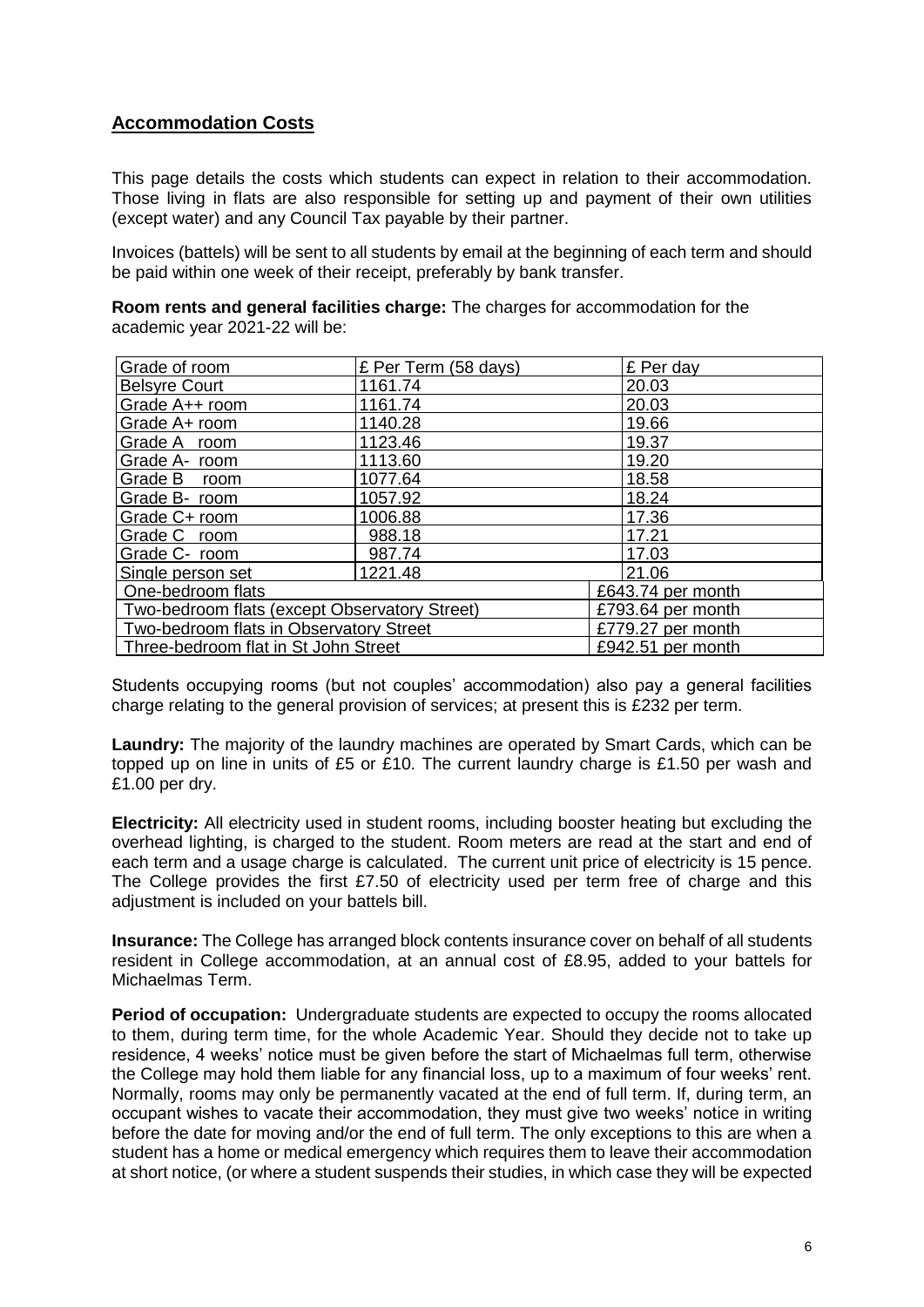to vacate their room immediately). Normally no rent rebate will be given for the period of term remaining and the general facilities charge will not be refunded.

Whatever accommodation they are in, if a student suspends their studies, or is suspended, or completes their course of study, **it is expected that they will vacate their accommodation immediately.** 

<span id="page-6-0"></span>**Early arrival:** Any student arriving before Thursday of 0<sup>th</sup> Week of Michaelmas Term will be charged each day for their accommodation, at the corresponding rate for that room. This applies to both Freshers and returning students.

<span id="page-6-1"></span>**End of term:** Undergraduates are required to leave their rooms at the end of each term. On departure, rooms must be completely cleared of **ALL** possessions – this includes the contents of the room fridge, all cupboards/chests of drawers, under the bed, on top of the wardrobe etc. Your individual kitchen cupboard should be cleared of any perishable items and you should remove anything you have in any communal kitchen drawers. Fridges and freezers (including communal ones in kitchens) MUST be emptied **EVERY vacation** to allow them to be defrosted and cleaned, regardless of whether students have vacation residence and are remaining in their normal termly accommodation. **At the end of Trinity Term**, all students should remove anything they have in kitchen cupboards, drawers and fridges/freezers. Anything left behind will be disposed of.

Nothing should ever be left in corridors or on landings or in communal areas, nor left in the room with a note asking the Scout not to dispose of it. **ANY ITEMS LEFT AFTER A STUDENT HAS DEPARTED WILL BE DISPOSED OF AFTER A 30 DAY PERIOD AND A DISCRETIONARY MINIMUM STORAGE CHARGE OF £50 WILL BE MADE TO THE STUDENT. THIS MAY BE INCREASED WHERE COLLEGE IS CHARGED AN ADDITIONAL FEE FOR DISPOSAL OF LARGE OR ELECTRICAL ITEMS.**

#### *When you vacate your room at the end of term, return your room key to the Lodge and ensure that your key is signed in by a Porter.*

<span id="page-6-2"></span>**Vacation Storage:** The College maintains storage areas in the basements of TW Quad staircase 4, Garden Quad staircase 1, 30 Museum Road and Kendrew Quad B35. This is for use **only** during vacations, it is not available for use during term and any items left in storage (including empty boxes and suitcases) and not collected by **Week 2** of full term will be disposed of. Only in exceptional circumstances (and by **prior arrangement** with the Stores Management team) is it possible for students to access or use storage during term. Storage is **only** available to current members of College for their own personal possessions. It is **not**  for use by friends of members. It cannot be used over the summer vacation by students who have finished (including those who are going on to a graduate course of study), or by students who have not yet arrived to take up their place at St John's. It is not available to students who are suspending their studies.

College is under no obligation to house items for students and any use of the storage space is at the discretion of the Stores Department.

The College does not hold itself responsible for items placed in storage (or for possessions left, inadvertently or not, in student rooms).

UK-based students should take as many of their belongings home as possible so that there is sufficient storage for non-UK students. Items for storage must be in strong, sealed containers (eg plastic boxes or solid suitcases) and each item must be clearly labelled with the full name of the student (as registered with the College) and their current room number. Loose items or items in unsecured or flimsy containers (eg plastic bags) will not be accepted. Items are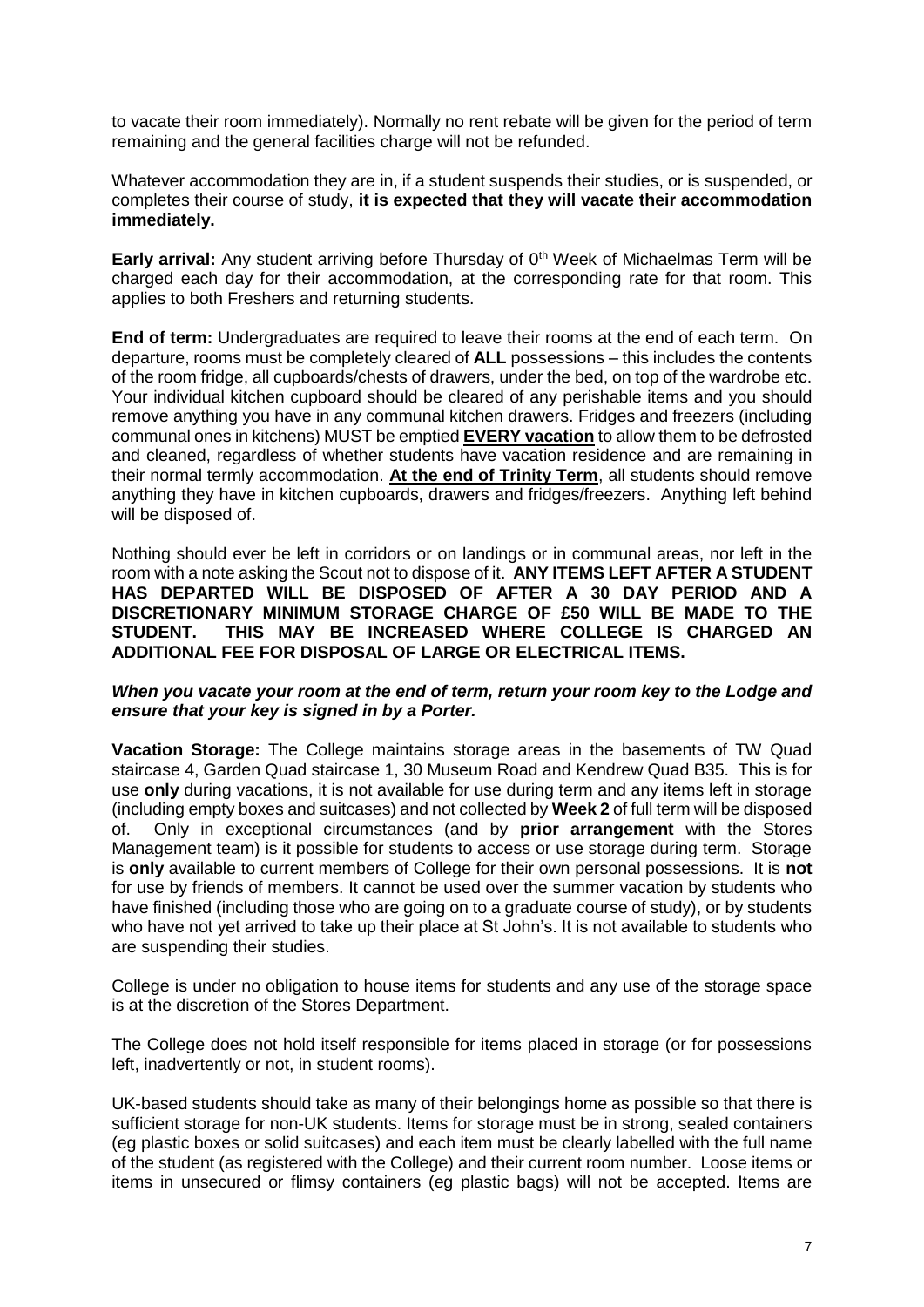accepted on a first come first served basis and when storage is full there is no possibility of storing items anywhere else in College.

Student storage is **ONLY** open during 0<sup>th</sup> and 1<sup>st</sup> Weeks and 8<sup>th</sup> & 9<sup>th</sup> Weeks of each term, Monday – Friday. There is **NO** access to storage outside these periods except by prior arrangement with the Stores Department [\(stores.management@sjc.ox.ac.uk](mailto:stores.management@sjc.ox.ac.uk)) but please note that there is **no access** to storage in the evenings, at weekends or Bank Holidays for any reason, as staff do not work at these times. Lodge staff DO NOT have access to College storage.

#### <span id="page-7-0"></span>Storage opening times: WEEKDAYS 0-1<sup>st</sup> Week and 8-9<sup>th</sup> Week (students must arrive **promptly, as staff are only available for a limited time in each location)**

- **Kendrew basement – 10am & 2pm**
- **Garden Quad 1 basement – 10:30am & 2:30pm**
- **Museum Road 30 basement – 11am & 3pm**
- **TW 4 basement – 11:30am & 15:30pm**

## <span id="page-7-1"></span>Items not permitted **(this list is not exhaustive):**

- **Furniture, eg chairs/mattresses/clothes storage hangers/clothes airers.**
- **Items of high value, eg TV's/computers/musical instruments/small appliances.**
- **Large items, eg oars/mirrors/bicycles or anything that will not safely fit into the allocated suitcases or boxes.**

## **PLEASE DO NOT LEAVE IT TO THE LAST MINUTE TO TAKE YOUR THINGS TO STORAGE**; if it is full, you will have to take them home with you.

There are several companies which offer a door-to-door service, both within the UK and abroad, for the transportation of luggage. Students (especially UK based) who do not have transport for their belongings or who cannot fit them into College storage may wish to investigate this option. Although College is not able to recommend them, and students who use them do so at their own risk and at their own expense, here are some links:

<https://www.mybaggage.com/student-shipping> [https://www.luggagedeliverycompany.com/](https://www.luggagedeliverycompany.com/?gclid=EAIaIQobChMIz9Pj5rL_4AIVkK_ICh1K8wZCEAAYAyAAEgI8TPD_BwE) <https://www.sendmybag.com/>

<span id="page-7-2"></span>**Vacation Residence**: If undergraduate students need to remain in residence for academic reasons beyond the end of full term (i.e. after the end of 8<sup>th</sup> Week) or return early for the start of the following term (i.e. before the Thursday of 0<sup>th</sup> Week), they **MUST** apply for Vacation Residence – even if they need to stay because they have extended terms or exams. Details of how to apply will be circulated usually in Week 4. All undergraduates will receive an email from the Accommodation Office with a link and outline of the procedure for applying. If residence is permitted, most students will be required to **clear their current room completely and move to a temporary room.** College reserves the right to move any student with vacation residence to a temporary room, including Finalists if necessary.

If a student is away for a very short period during the College **close-down** period at Christmas or for the 4 days of the Easter Bank Holiday weekend, students MAY request to leave their belongings in their vacation room (at their own risk) but permission must be obtained at **least 2 weeks in advance** from the Accommodation Office and the room will still be charged for at the usual daily rate.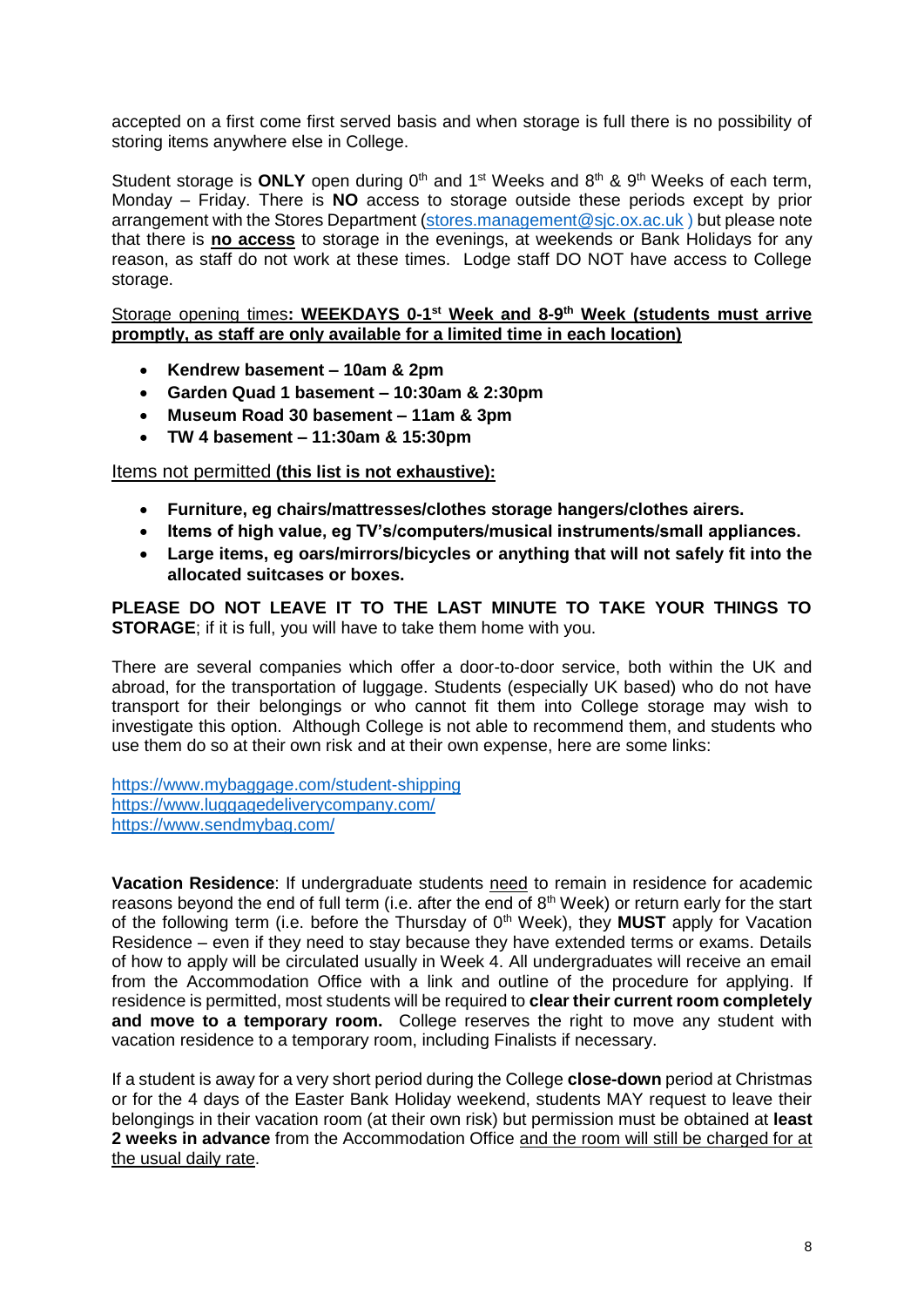**Vacation Grant:** Where the request to remain is for **academic reasons only**, it is also possible to apply for a Vacation Grant to cover the cost of the room (each day of Vacation Residence is charged at the usual room rate for the room which is used), up to a maximum of 21 days per academic year. Any questions about Vacation Grant should be directed to the Finance Office.

### <span id="page-8-0"></span>**GENERAL INFORMATION ON LIVING IN COLLEGE**

**Members of the College are required to respect each other's living and working conditions. They should not interfere with the teaching, study or research of other members, nor do anything likely to cause annoyance or offence to any person in or near the College.**

<span id="page-8-1"></span>**Cleaning of student rooms:** All student rooms are cleaned daily by College cleaning staff (known as Scouts), except during the College Summer and Christmas Close-down. Students are expected to keep their rooms tidy at all times to enable Scouts to carry out their duties effectively in each room every weekday morning (details of their duties are on the College website: <https://www.sjc.ox.ac.uk/current-students/accommodation/>

Students must allow their Scout access to their room **at least twice during the working week**  for the purpose of cleaning and maintenance of the facilities. If a student puts their "Do Not Disturb" sign on their door for 3 consecutive days, the Scout will enter the room on the third day, whether or not the sign is out. Students are asked to co-operate with their Scout to help them to maintain the cleanliness of College rooms. If a Scout finds a student room door unlocked and the student not in the room, they will lock it for security reasons. They will also remove and dispose of any wedges or other items found holding fire or room doors open.

<span id="page-8-2"></span>**Staff entering student rooms:** In cases of emergency, or where a maintenance issue has been reported (either by the student or by the Scout or another staff member), staff will enter a student room **without appointment** and regardless of whether or not they are in the room at the time.

<span id="page-8-3"></span>**Furnishing of rooms:** In most cases this consists of a single bed and all bedding/bed linen, storage for clothes and books, a desk, desk chair and lamp, a small fridge and (space permitting) some informal seating.

<span id="page-8-4"></span>**Personal furniture:** In exceptional circumstances, these furnishings may be supplemented with personal furniture, provided that there is enough space and the Scout confirms that they can still clean the room effectively. No College furniture can be removed from the room as a result and it cannot be swapped into another room to make way for your own furniture. Permission must be obtained from the Accommodation Office in advance to keep any personal items of furniture in your room; items should be **registered** on the form at the end of this document.

Any personal (soft) furnishings such as chairs, sofas etc. **must** have the original fire safety label attached to them and **must** comply with current fire safety standards. Photographic evidence of the intact fire safety labels will be required before permission can be granted for such items to be kept in student rooms.

If not easily portable, it may be possible to leave these **registered** items in your College room over the Christmas and Easter vacations **only** (i.e. **NOT during the summer vacation when all personal items must be removed and taken home**). College cannot take responsibility for accidental damage to items left in this way, and items of high value will not be accepted.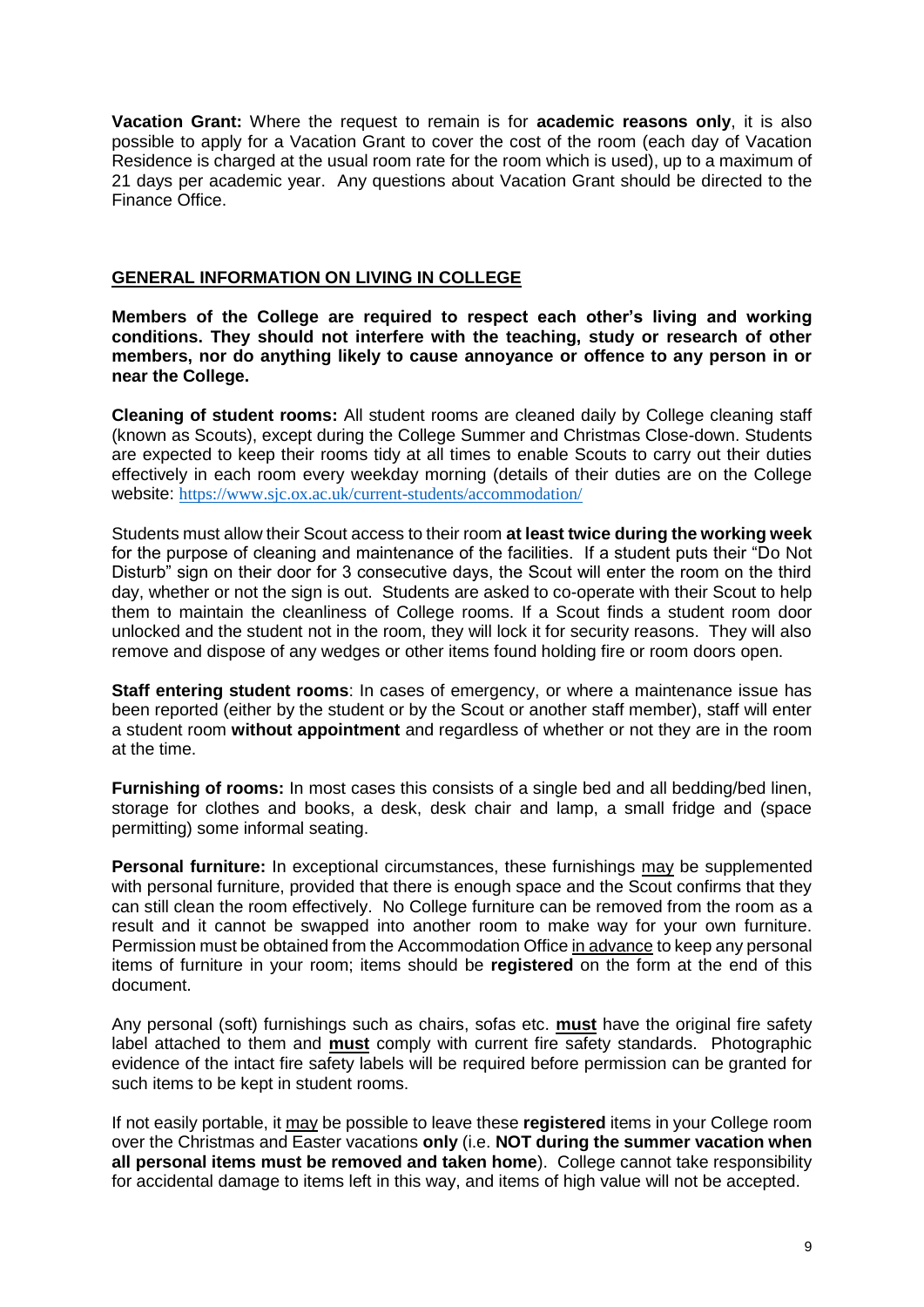Exercise equipment (e.g. fitness bikes, rowing machines) is not allowed to be kept, or used, in student rooms.

<span id="page-9-0"></span>**Beds**: Students **cannot** have their own bed or mattress in College, except in cases of extreme medical need and only when supported by a doctor's letter or medical certificate. Any student with such a medical must **first** liaise with the College's Disability Co-ordinator (Elaine Eastgate in the College Office, email [elaine.eastgate@sjc.ox.ac.uk\)](mailto:elaine.eastgate@sjc.ox.ac.uk), who will determine whether College is required to make this adjustment in order to assist a student in the course of their studies. Specific arrangements must then be made with the Accommodation Office in advance of the purchase/delivery of any bed or mattress.

If the University Disability Advisory Service (or Government authority) is purchasing any item of furniture for you on the grounds of disability, you must inform the College Disability Coordinator and the Accommodation Office in advance so that all necessary arrangements can be made.

Spare beds/mattresses for students' visitors are not permitted except for air mattresses, which must be deflated and stored when not in use. It is expected that students will only use these mattresses occasionally and not for regular visitors.

<span id="page-9-1"></span>**Care of your room and its furnishings**: **Faults** and/or damage to furniture or the fabric of the room should be reported to the Accommodation Office [\(accommodation.office@sjc.ox.ac.uk\)](mailto:accommodation.office@sjc.ox.ac.uk) as quickly as possible. For routine maintenance (replacement of light bulbs, minor repairs etc.) you can email or visit the Stores Department [\(stores.management@sjc.ox.ac.uk\)](mailto:stores.management@sjc.ox.ac.uk). In an emergency or out of hours (i.e. after 4.30pm on weekdays, all day at weekends and Bank Holidays), please contact the Lodge [\(lodge@sjc.ox.ac.uk](mailto:lodge@sjc.ox.ac.uk) or call 01865 277300). The repair of any damage caused by a student or their guest/s may be charged to the individual.

Most student rooms are provided with a notice board and we request that students use these for putting up their photos and other personal decoration and not hang/stick them on the walls. In rooms where there are no picture rails, it may be possible to put up a few small picture hooks. Students should send an email request to the Accommodation Office and each room will be assessed by the Works Department before any hooks can be installed. Walls, paintwork and woodwork must not be marked or damaged *(blue/white tack, sellotape and drawing pins should not be used)*. Carpet tiles must not be taken up/removed and curtains must not be taken down. **College furniture, beds and bedding must not be removed from rooms or swapped with other rooms**.

*Please note, candles are prohibited from all College rooms, regardless of whether or not they are being used.* 

<span id="page-9-2"></span>**Bed Linen**: All bedding and bed linen is provided: 1 pillow, 1 duvet, 1 mattress cover, 1 pillowcase, 1 duvet cover, one sheet and in some rooms, a bedspread. Bed linen is laundered by the College and your Scout will provide clean bed linen every two weeks. Students must strip and remake their own beds and used linen should be left by your waste bin for your Scout to collect. Towels are NOT provided.

<span id="page-9-3"></span>**Personal Laundry:** For personal laundry, washing machines and driers are available in laundry rooms in staircases N3 (North Quad), Middleton Hall, Garden Quad and Kendrew Quad. Those living in some external houses may have their own laundry machines, as may those living in some of the flats. Those using College laundry facilities must provide their own laundry liquid/powder and keep it in their rooms. The machines (except those in Kendrew Quad, which are currently operated with coins) are operated by Smart Cards (uniquely coded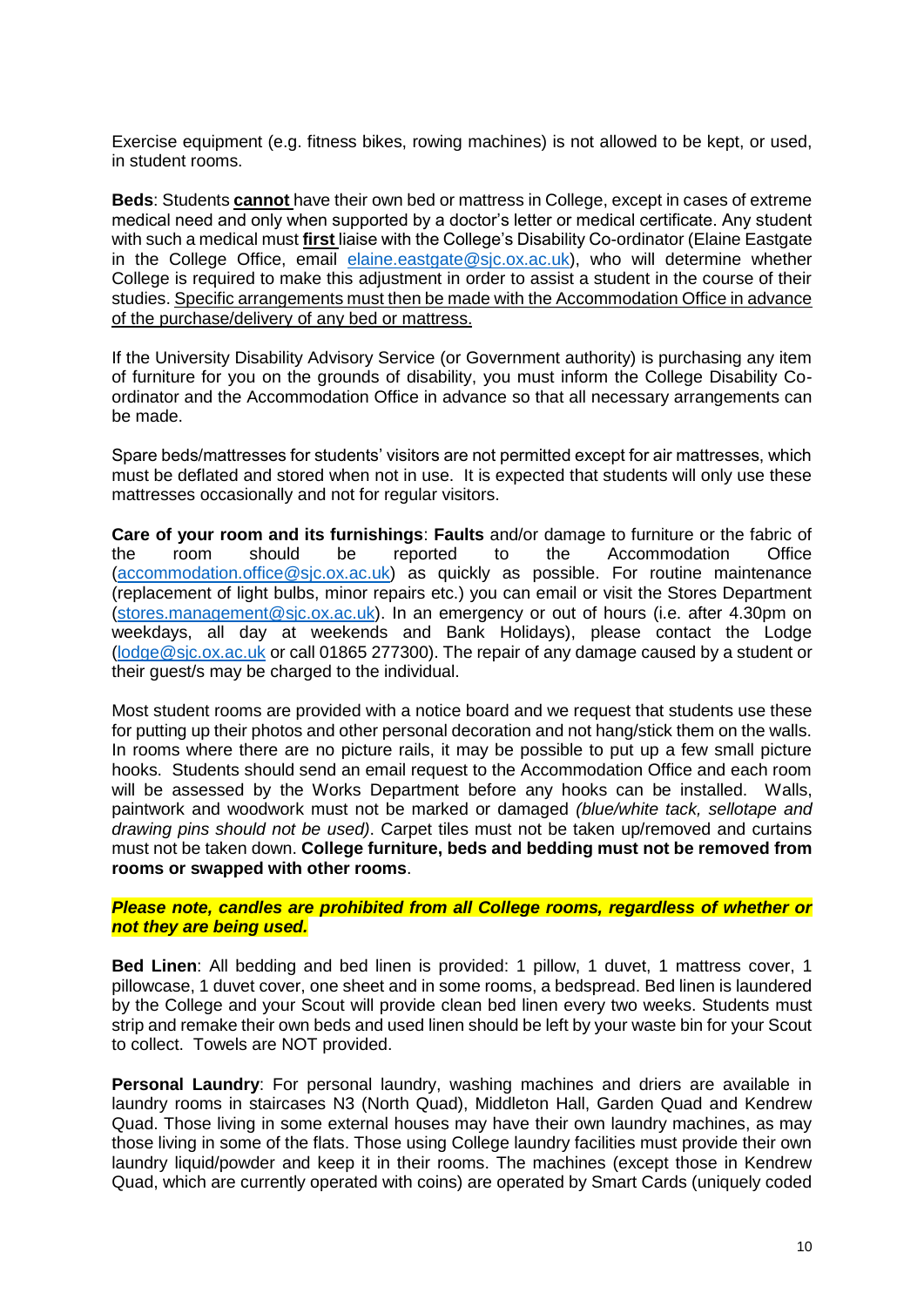to each College), which are available from the North Quad laundry room and which can be topped up on line in units of £5 or £10. Refunds cannot be made on cards with credit remaining at the end of term, nor can the cards be "sold" back to College.

Any problems with the machines or with the operation of the card must be reported directly to Circuit Laundry by the person who encounters the problem. Contact information for the laundry provider is included here and also displayed in the laundry rooms. Circuit Service Team Tel: +44 (0)1422 820026 [www.circuit.co.uk](http://www.circuit.co.uk/) College staff are generally unable to assist with problems which occur, as the machines are owned and managed by an external company.

**Wet washing should not be hung in any rooms to dry**, because of the condensation this causes, which can lead to mould and damage to the fabric of the building/room. Nor should washing be hung on landings, in stairwells or out of windows, nor on heaters of any kind, as this can lead to smoke/fire and activation of the fire alarms. Ironing is not permitted in student rooms and should be done only in the laundry rooms, where irons and ironing boards are provided.

<span id="page-10-0"></span>**Window cleaning**: Window cleaners will be on the College premises during Easter and Summer vacations.

<span id="page-10-1"></span>**Electrical appliances**: UK voltage is 240V and plugs have 3 square pins. Students must ensure that they use appliances which operate at this voltage. Occupants must not alter or extend any of the electrical fittings in the College. Do not connect any equipment, other than lights, to lighting circuits. Un-fused adapters and extension leads are not to be used. Personal electrical equipment brought to College and used by students is the responsibility of the individual. Students are advised to maintain their equipment in a safe condition, ensuring that correct rated fuses are used and plugs are to British Standard BS 1363. Leads and connectors are to be in good condition, not worn, perished, split, twisted or stretched. If in any doubt, speak to the Works Department, who will be able to offer advice.

If a student's personal electrical appliances have a visible defect, College staff will advise the student to have it repaired or disposed of. In the event that the student does not comply, College reserves the right to have the item removed if its use is considered to be dangerous.

A small refrigerator is provided in all rooms. It is your responsibility to ensure that this is kept clean and that it is emptied completely when vacating the room at the end of each term.

<span id="page-10-2"></span>**ELECTRICITY CHARGES:** All electricity used via sockets in student rooms (other than for the overhead lighting) is charged to the student, **including booster heating** (see "Heating" below). Room meters are read at the start and end of each term and a charge is added to battels from the readings taken (see page 9 for current charge per unit). For information, below is a short list of typical usage for various types of electrical items:

| 100w light bulb     | 1 unit $=$ 10 hours                                                           |
|---------------------|-------------------------------------------------------------------------------|
| 20w low energy bulb | 1 unit = $50$ hours                                                           |
| 2kw fan heater      | 2 units $=$ 1 hour of heat                                                    |
|                     | Heated towel rail, Kendrew rooms 5 units per day (approx. 320 units per term) |

**Heating**: Background heating is provided by the College and the guaranteed daytime temperature in student bedrooms, during the periods of the year when the heating is switched on, is 18°C. The heating in most College buildings is switched off at night and it is the custom in College for heating to be turned on from 1 October and switched off on 1 May. If you think your room does not reach/maintain this temperature while the heating is on, you should immediately get in touch with the Works Department [\(works@sjc.ox.ac.uk\)](mailto:works@sjc.ox.ac.uk) to request that your radiator is checked, to ensure that it's working correctly. If it is, but you still feel that the room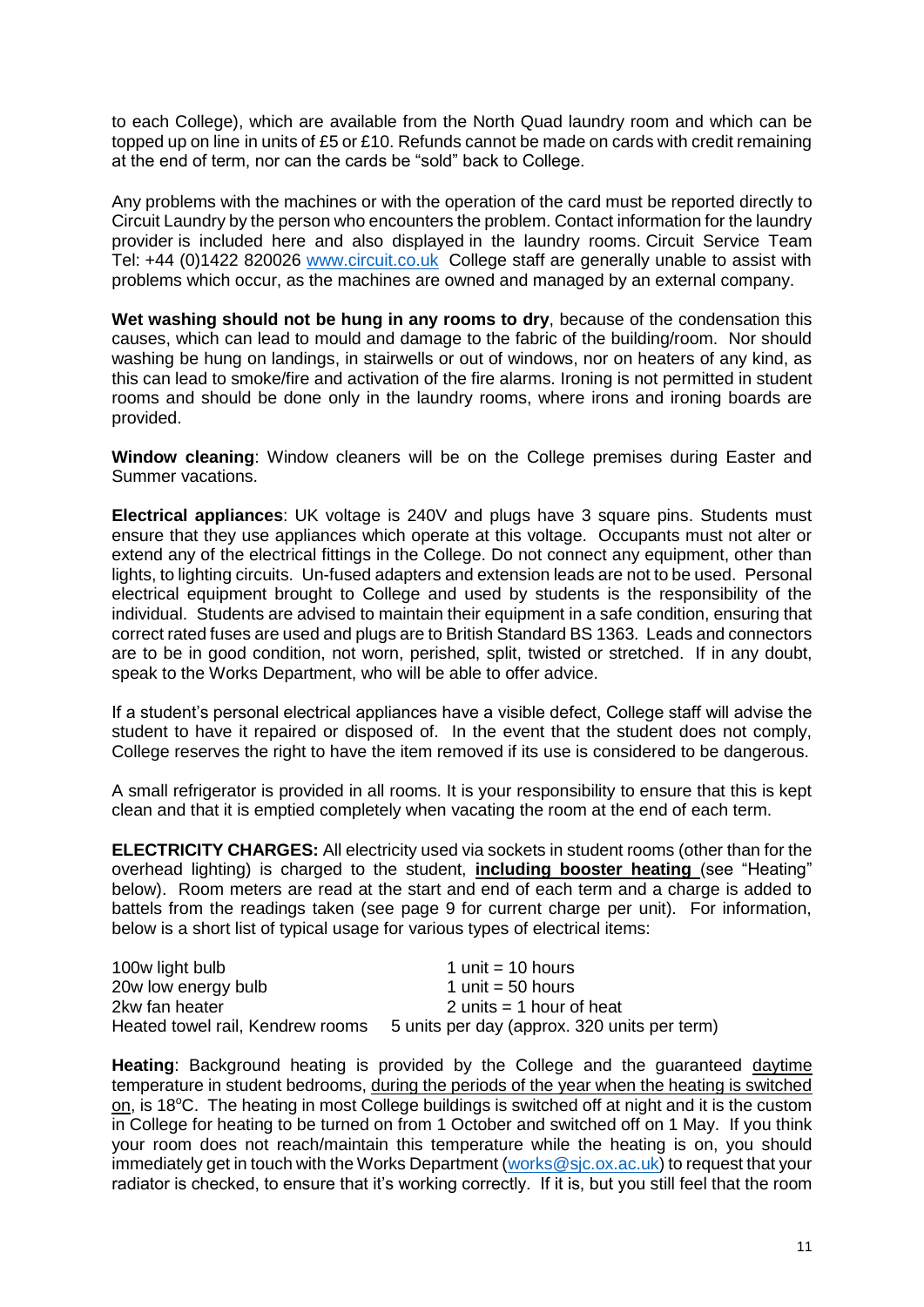is not reaching temperature, please get in touch with the Accommodation Office; they will request that a thermograph be put into the room for several days so that the temperature can be monitored. **No adjustment to your electricity charge can be made at a later date unless monitoring has been requested during term**.

All student rooms contain additional metered booster heaters and the electricity used by these is charged to the occupant. It is the responsibility of every student to **check their booster heater at the start of each term**, to ensure that it has not been turned on over the vacation by a guest/other student occupant, and it's the student's responsibility to turn it off if they do not wish to be charged for its electricity usage. If you are in doubt about which is your booster heater, or how it operates, please speak to the Works Department for clarification.

Night storage heaters instead of water filled radiators are provided in some rooms for background heating. They should not be covered, since this can cause damage. If this should happen, the College reserves the right to charge the occupant of the room with the cost of repair.

Please be aware that students in Kendrew rooms are charged for the electricity used by the heated towel rail in the bathroom. These can be turned off so that each occupant can decide when and for how long they are used.

<span id="page-11-0"></span>**Hygiene**: Students are requested to use the sanitary bins provided for the disposal of feminine sanitary products and not put these items down the toilets. Toilet paper should be flushed down toilets and not put into rubbish bins. **Wipes of any kind, whether flushable or biodegradable, are banned in College toilets**.. They should **not** be flushed down any toilets, whether on the main site, in an off-site house or off-site flat. These wipes are not good for the environment as they do not break down - they also block the drains and can cause damage to the College's waste system. Use of such wipes in College has caused thousands of pounds of damage due to blocked drains and subsequent flooding of accommodation with raw sewage.

<span id="page-11-1"></span>**Televisions**:You need a **TV Licence** to watch or record live programmes on any channel, on TV or live on an online TV service. You need to be covered by a TV Licence to download or watch BBC programmes on demand, including catch up TV, on BBC iPlayer. This applies to any device and provider you use. To obtain a Licence please call 0300 790 6079 or visit the website at [www.tvlicensing.co.uk](http://www.tvlicensing.co.uk/) The College's television licence does not cover students.

<span id="page-11-2"></span>**Landings/staircases**: please note, belongings must never be stored or left at any time on staircases or landings as these are fire escape routes that must be kept clear at all times. Anything left in these areas is liable to be disposed of without warning and **IF NECESSARY A MINIMUM REMOVAL CHARGE OF £50 WILL BE MADE TO THE STUDENT.** 

<span id="page-11-3"></span>**Guest rooms**: The following information may be affected/changed due to Covid restrictions at any time, especially if visitors to the UK need to quarantine on arrival. The College provides two twin-bedded en-suite guest rooms for use by students' visitors. Please be aware that neither room is adapted for wheelchair users and may not be suitable for visitors with mobility issues. To enquire about availability and to book, students should email [lodge.room.bookings@sjc.ox.ac.uk](mailto:lodge.room.bookings@sjc.ox.ac.uk) Emails must be sent from the student's sjc email address; bookings from personal email addresses will not be accepted. Bookings are restricted to 2 consecutive nights only, unless the visitor/s is/are travelling directly from abroad, in which case the maximum is 5 consecutive nights. The full name(s) of the guest(s) must be given at the time of the booking enquiry. The charge for guests of current students is £25 per person per night, inclusive of breakfast and VAT and this charge will go on the student's battels (termly invoice). Please cancel any unwanted bookings in good time (not less than 48 hours in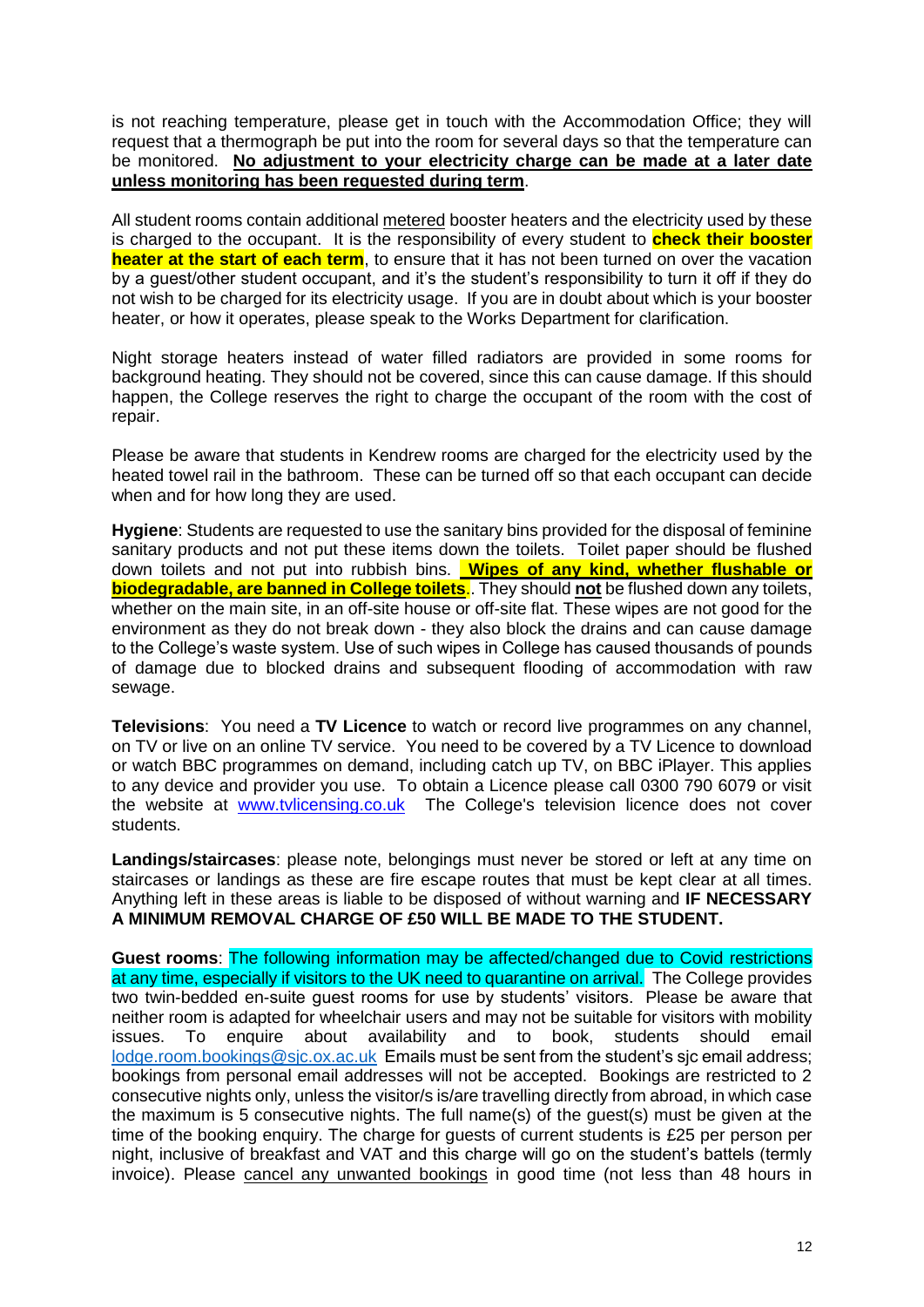advance) otherwise the full rent will be charged to the student's battels, as the rooms are in high demand. Students MUST be in residence in College/Oxford at the time of the visit, bookings cannot be made for visits during the vacations if the student will not themselves be in College, as they are responsible for their visitor. Please note that student visitors will not have access to the wi-fi or the University network nor any College facilities other than Hall/Kendrew Café, when accompanied by the student.

**Nobody under the age of 16 is permitted to stay in a guest room, a student room or any other College room.** However, College does have a limited amount of accommodation which is available to families with children; enquiries and bookings should be made directly through the Accommodation Office [\(accommodation.office@sjc.ox.ac.uk\)](mailto:accommodation.office@sjc.ox.ac.uk).

In some circumstances you may wish to accommodate a guest in your room. The following rules apply:

- a) One guest is permitted to stay overnight in a student's room, but for no longer than two consecutive nights.
- b) Students should not have "regular" or constant visitors.
- c) No guest can be accommodated in a student room for more than two consecutive nights without the prior permission of a Junior Dean [\(juniordeans@sjc.ox.ac.uk\)](mailto:juniordeans@sjc.ox.ac.uk) and at least one week's notice must be given. Permission will not be given for frequent visits.
- d) Permission will not be granted for periods longer than 7 consecutive nights except in very exceptional circumstances (for example student illness). For stays of 7 nights or longer and/or in an emergency situation, permission should be sought directly from the Accommodation Office, with at least one working week's notice (except in an emergency).
- e) The College must be informed about any guest staying in a student room. This is essential to ensure that guests can be accounted for in case of fire or other evacuation emergency. Please send an email with your room number and the date/s of the stay to [overnight@sjc.ox.ac.uk](mailto:overnight@sjc.ox.ac.uk) .
- f) Occupants are not permitted to arrange for the use of their rooms by other persons in their absence, except by prior agreement with the Accommodation Office and this will only be considered in exceptional circumstances.
- g) College does not provide extra bedding or beds for students' visitors.

Failure to abide by these rules may render the occupant liable to extra charges or loss of the room.

<span id="page-12-0"></span>**Security**: Do not be misled into thinking that this environment is free from the risks of modern life. Incidents of theft and intrusion do, unfortunately, occur. You should be alert and take suitable precautions. **Do not give or lend your room key or fob to anyone**. When leaving your room, even for a short period, even when you're staying within your own house or staircase, make sure that you *lock your door*. Most rooms in College are fitted with a security chain on the door – these are for your security, they should not be used to hold the door open while you are out of your room. If a Scout finds a student room door open and/or unlocked, they will lock it.

A coded digital Salto tag is provided to each student for access to the College through a variety of external gates, and for entry after the closing of the main gates at 11pm. This fob must not be used to admit any person other than a member of the College or your personal guests. Nobody other than your own personal guest who is staying with you in your room should be given access to the facilities of College or to the facilities in your staircase/house; this is especially with regard to the use of bathrooms or kitchens by non-members.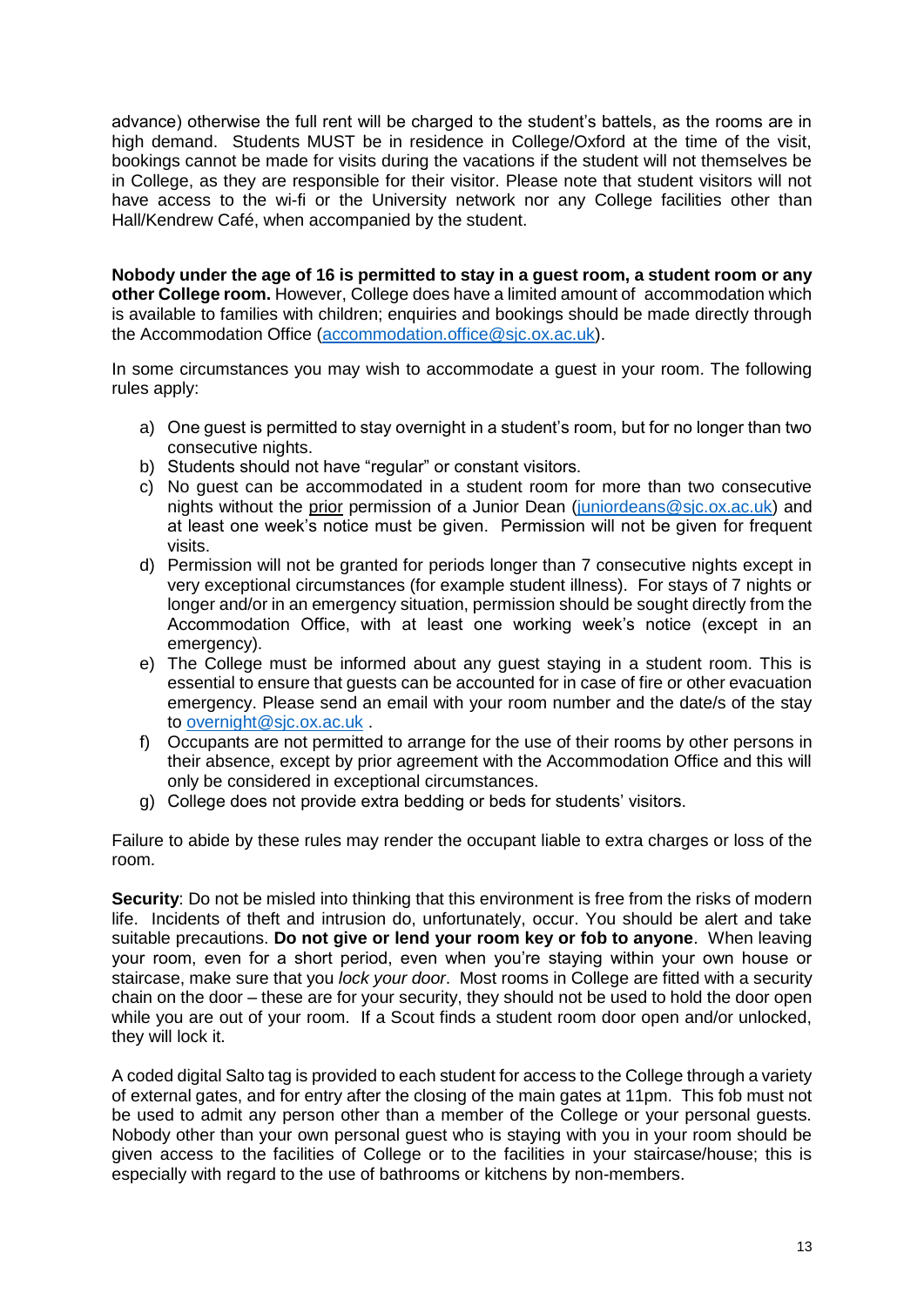When entering College premises, students need to ensure that no unauthorised person is tailgating them. If a student has any concerns about somebody following them through a gate or door and/or they do not feel confident to turn them away, please contact the Lodge immediately (01865 277300). Gates and doors must *never* be propped open. Especially in the houses outside the College, the security of the house and the rooms is largely dependent on the conscientious behaviour and common sense of the residents.

<span id="page-13-0"></span>**Keys:** If you lose your keys or are locked out of your room or flat, contact the Lodge straight away. Permanent loss of any keys/Salto fobs must be reported to the Lodge immediately. Any student found to be loaning their room key and/or Salto fob to anybody to allow access to College facilities and/or their room, when they are not themselves present, will face disciplinary action from the Senior Dean and the possible imposition of a fine.

Failure to notify loss of a key/fob, or keeping a key/fob in one's own possession and not returning it promptly at the stipulated time.

An automatic charge of £5 is made for the loss of a Salto fob.

An automatic charge of £50 per key set (including the fob) is made for loss of keys. Other charges which may be applied are:

- spare keys issued by Lodge and returned within 24 hours no charge
- spare keys issued by Lodge and returned more than 24 hours later but within 48 hours - £25
- spare keys issued by the Lodge and returned more than 48 hours later £40
- main set of room keys not returned to the Lodge at the end of term (or vacation residence) and still not returned within 14 days - £50 (even if keys are subsequently returned at a later date)

All students should retain their Salto fob for the duration of their course/period of study and only hand it in at the Lodge when they are leaving College permanently, or at the beginning of a period of suspension. On returning to College after each vacation, the fob should be placed on an on-line reader (located at various sites around College, including the main Lodge, the Post-room and the automatic door through from N5 to the car park) to update it, as access will lapse after 30 days.

<span id="page-13-1"></span>**Insurance**: The College undertakes no responsibility for the property of students resident in College accommodation - this includes bicycles kept in College bike racks. Please be aware that the College's own insurance will not cover student property. However, the College has agreed to arrange block contents insurance cover on behalf of all students resident in College accommodation. This cover is only valid while students are in residence and covers only those students living in accommodation provided by College; it does not cover those living privately (nor is the cost levied on students living out). Couples living in College-supplied flats are both covered.

The policy is with Endsleigh Insurance and it is your responsibility to ensure that you are aware of the benefits and restrictions/limitations of this insurance cover, **especially with regard to bicycles.** Information on the level of cover can be found at [www.endsleigh.co.uk/student/confirm-your-student-cover/.](http://www.endsleigh.co.uk/student/confirm-your-student-cover/) You will need to enter the HH number, HH1222, and/or St John's College, Oxford as the accommodation provider.

In the event of a claim, students can submit this online at [www.endsleigh.co.uk/forms/personal/home-insurance/student-contents-claim-form-a/](http://www.endsleigh.co.uk/forms/personal/home-insurance/student-contents-claim-form-a/) or by calling 0844 472 2507, quoting HH1222 as the policy number. You will need the address of your accommodation, if you know it, but for new students this will be St. John's College, Oxford.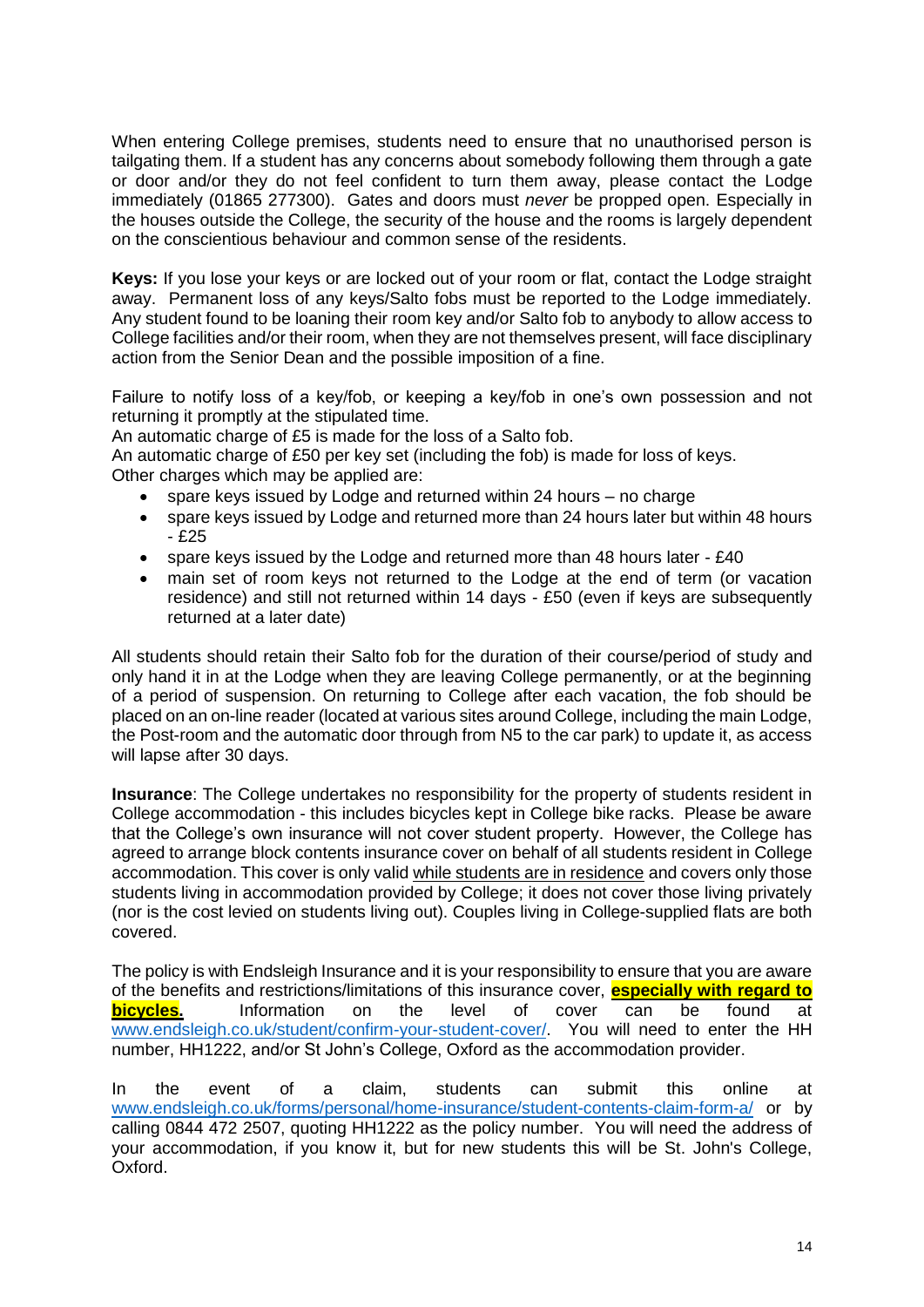The policy is between you and the insurance company, not the College, and any claims will be between you and Endsleigh Insurance. You can arrange top up cover (e.g. for bicycles when not kept in College bike storage/musical instruments etc.) direct with Endsleigh if required, via their website [https://www.endsleigh.co.uk/.](https://www.endsleigh.co.uk/)

It is recommended that students with bicycles follow University cycle security guidelines by following this link: [Bike repair and security | Travel \(ox.ac.uk\)](https://travel.admin.ox.ac.uk/bike/security#collapse1004031)

<span id="page-14-0"></span>**Bicycles***:* bicycles must not be parked anywhere in College except in the designated bike sheds/areas provided (located in Dolphin Quad, TW, Garden Quad rear exit and Kendrew Quad, as well as areas around the external houses) and should not be locked to railings. Bikes cannot be kept inside any College buildings, including on landings or in student rooms. Bikes should not be ridden or wheeled through the College, there is direct external access to all bike racks. Unclaimed and unidentified bikes left in College bike racks will be disposed of periodically in organised culls. Students will be given fair warning of the timing of the cull and bikes culled in such a way will either be disposed of or, if they are in usable condition, will be sold and the proceeds given to charity.

<span id="page-14-1"></span>**Parking**: There is no parking available in College for students or their visitors. Returning/departing students can collect a permit from the Lodge which allows 40 minutes' parking in St. Giles on the double yellow lines.

<span id="page-14-2"></span>**Environmental policy**: The College has an environmental policy which includes mixed recycling. Green bins are provided in all student rooms for mixed recycling (paper, cardboard, plastic bottles and glass). The green bins are emptied by your Scout daily (weekdays only). Mixed recycling bins are also provided in some student kitchens, external houses and in other outside areas around College (e.g. TW). Further information can be obtained from the JCR Environment and Ethics Officer.

<span id="page-14-3"></span>**Pets**: No pets or any other animals, including emotional support animals, may be brought into or kept in any College properties, except trained assistance dogs, and only with prior permission from the Accommodation Office and the College Disability Co-ordinator.

<span id="page-14-4"></span>**Ball Games and Frisbee**: The playing of ball games, frisbee and similar games is not permitted in any of the College's open spaces or gardens, except for the playing of croquet on the Croquet Lawn, which is located between the back of TW Quad and the MCR building.

<span id="page-14-5"></span>**College Buildings**: Climbing on any part of the College fabric, including walls, balconies, parapets and roofs, is strictly prohibited and any breach of these rules is considered a Decanal matter and will be referred to the Senior Dean. In the case of TW rooms on the top floor, security devices have been fitted to the balcony doors and these must not be tampered with in any way. Windows in TW rooms (and in various other parts of College and external houses) have also been fitted with restrictors. Any student found to have tampered with any such security devices will be reported to the Senior Dean and may also be liable for a charge for any repair.

# <span id="page-14-6"></span>**MEALS AND CATERING**

**Breakfast** is served in Hall on a cafeteria system (8.00-9.00am, Monday-Friday, 8.30-9.30am, Saturday). The need to clear and clean the Hall means that the finishing times must be strictly adhered to. Brunch is available in Hall from 10.00am to 12.00pm on Sunday only

**Lunch** is served every day in Hall on a cafeteria system (12.30–1.30pm). A wide range of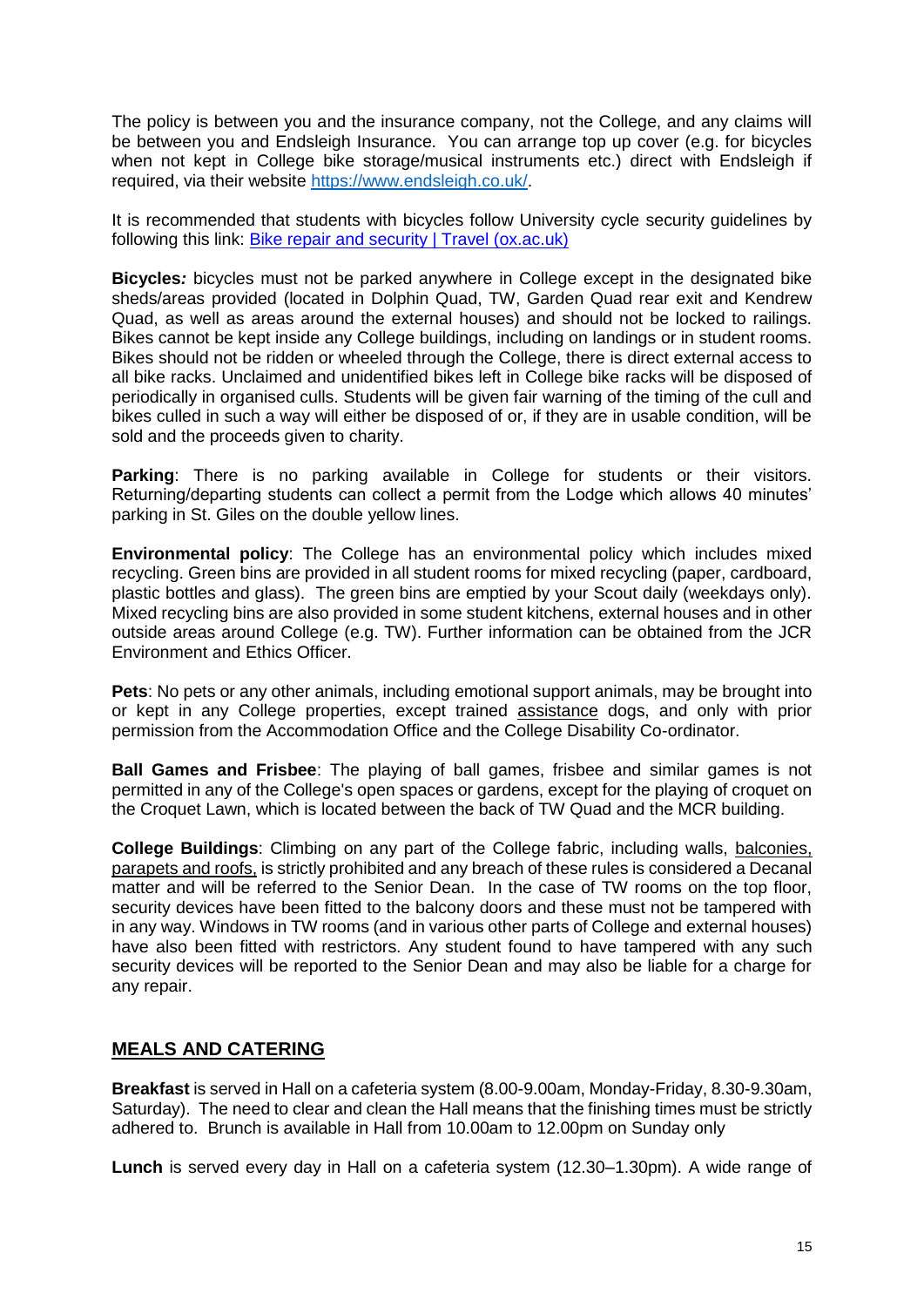dishes are available. A hot lunch, sandwiches and paninis are also available in the Kendrew Café from 12-2pm Monday –Friday and 11am to 1.30pm brunch style service on Saturdays.

<span id="page-15-0"></span>**Dinner** is served in Hall. There are usually two sittings - the first sitting, at 6.15-6.45pm, is an informal 2-course meal, with a cafeteria system and menu. The second sitting (familiarly known as Formal Hall) begins at 7.15pm, with arrival expected by 7pm. This is a traditional part of College life for both Senior and Junior Members, 3-course meal served (waiter service); wine and other drinks may be ordered from the Buttery. Any changes to these times are sent out in a weekly notice by the Catering Office. Gowns are worn (over appropriate smart-casual clothing). The College is keen to maintain this occasion as a pleasurable and distinctive part of living in this community.

When taking meals in Hall, students are expected to dress and behave appropriately. Students should not wear night clothes to meals. Intoxication and/or abusive behaviour will not be tolerated and will be reported to the Senior Dean.

#### <span id="page-15-1"></span>**Booking for dinner:**

This is done online, using the student meal booking system (hyperlink?). Instructions will be available to all Freshers (1st year students) on arrival. Booking is not necessary for the first sitting and students will be served on a first come first served basis. However, any guests for first sitting MUST be booked in, as space is limited.

Booking for Formal Hall is essential for all those attending and must be done by 11am for that day's dinner. Wine can be ordered at lunch-time for that evening's Formal Hall. (At Formal Hall, food will be served only to those who have booked on; attempts to attend dinners not booked for may be reported to the Dean; meals booked and not taken will be charged for).

#### <span id="page-15-2"></span>**Guests for meals**:

You are welcome to bring guests to dinner but they must be booked in through the online system (hyperlink?). Space prohibits us from allowing more than a total of 5 guests for the first sitting and 5 guests for Formal Hall, so students wishing to bring in a guest should book up in plenty of time! The JCR and MCR arrange Special Guest Nights, usually once or twice a term; prices for these are negotiated on each occasion. You will be held responsible for your guest's behaviour. Do not book in guests without knowing their names. It is not expected that students will bring in the same guest for lunch or dinner more than twice per week.

Students seated at low table may bring guests of any age to lunch, informal dinner and regular formal dinner, as well as to some special dinners, as long as they are signed in in the usual way and within the same parameters in terms of total guest numbers. There is also the usual requirement that members planning to bring a guest must inform the organisers in advance to ensure that there is adequate and appropriate seating available (there are a small number of high chairs available in Hall). Normal rules, in terms of disruptive behaviour, will apply, which may result in the removal of the member as well as their guest. For safeguarding reasons, the parent/carer will be responsible for their child/children at all times and anyone who causes disruption could be asked to leave. Certain formal occasions will be restricted to adults only.

Parents/carers are responsible for their child/children at all times and anyone who causes disruption could be asked to leave. Certain formal occasions will be restricted to adults only.

<span id="page-15-3"></span>**Payment for meals:** Breakfast, lunch and dinner are paid for in Hall by a pre-paid charge card (your University ID card, which you will receive on arrival). Credit can be added to the card in the Buttery (at the back of the Hall), in the College Bar in TW Quad, the Kendrew Café. Bank cards are also accepted. Please note that guests are required to pay VAT on meals and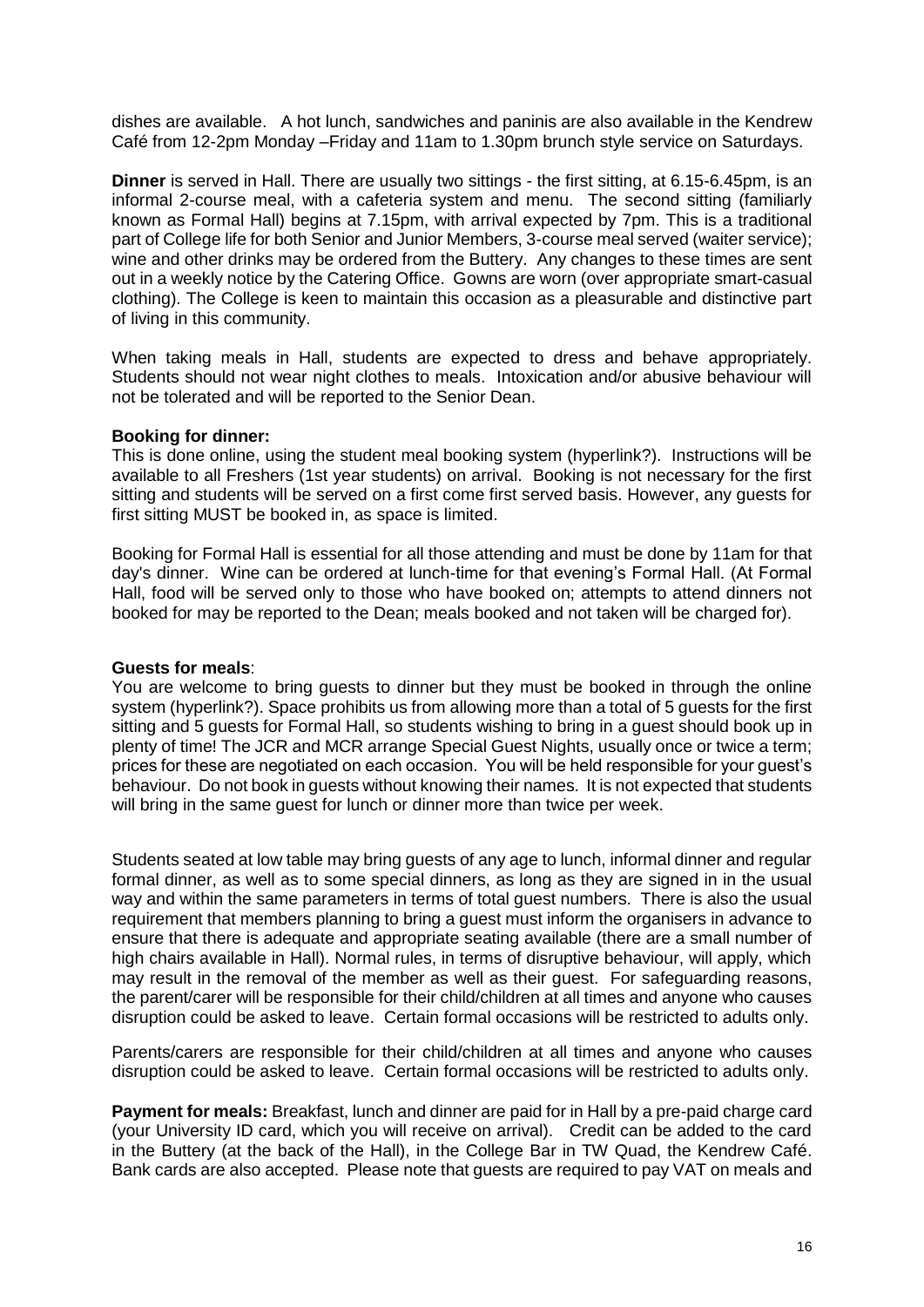VAT is charged on all cash sales and bank card sales regardless of who is paying.

Wine may be purchased from the Buttery wine list – other than wine for Formal Hall, whilst dining, please only approach the Buttery for wine purchases outside of normal dining hours. You may be asked to provide ID

<span id="page-16-0"></span>**Kendrew Quad Cafe**: Light snacks, drinks and home-made cakes can be purchased from 10am - 3.30pm Monday through Saturday, while a choice of hot meal, soup or a vegetarian meal is available from 12-2pm. A coffee machine is available to purchase coffee when the serving area is shut. The seating area is open from 8am-11pm, but can be shut at any time at the discretion of the Duty Porter. The Cafe may be closed, at short notice, at 3.30pm or earlier, if required for an event. Please note that no alcohol is to be taken into this area. Students occasionally use this area for informal study, but they should NOT leave their books and possessions behind when they leave.

<span id="page-16-1"></span>**College Bar**: This is located in TW Quad and is open from 6-11pm Mondays-Saturdays (last call is at 10.30pm), closed on Sundays. Only items purchased in the Bar are to be consumed in the Bar. This includes drinks left over from dinner in Hall.

<span id="page-16-2"></span>**Vacation catering**: When possible, a catering service will be maintained during periods of the vacation, except during the College close-down at Christmas and during the 2 week closedown in August (which is always the 2 weeks ending with the Bank Holiday Monday). Details of any changes to arrangements will be emailed and/or posted up during vacations by the Catering Office.

<span id="page-16-3"></span>**Cooking for yourself, kitchens and utensils**: In many parts of the College, shared cooking facilities are available to students. Kitchens are intended to allow students to supplement the catering provided by the College (or to allow for particular dietary needs) and were not designed for the cooking of large meals. A kettle, toaster and microwave oven are provided in every kitchen where there is space to use and store them safely so *please do not bring your own microwave or any other large cooking devices e.g. rice cookers, slow cookers, portable hobs, grills, toasted sandwich makers, toasters etc (this list is not exhaustive).* They cannot be left in kitchens where there is no space for them and they cannot be stored in your room when not in use. As cooking is strictly prohibited in rooms, even the presence of a boxed cooking appliance will result in a report being raised with the Accommodation Office and ultimately the Senior Dean. Even in larger kitchens where there is more space, care must be taken not to overload electrical circuits with additional appliances. Breach of these instructions is *extremely dangerous* and is therefore treated as a **fineable offence**. Tripping a fuses, electric blackouts and any failure of a fuse in an electrical appliance must be reported immediately to the Works Department [\(works@sjc.ox.ac.uk\)](mailto:works@sjc.ox.ac.uk) or, out of office hours, to the Lodge (lodge@sjc.ox.ac.uk).

Please remember that the kitchens are much in demand and should be **left tidy at all times for other users** – this includes doing the washing up as you go along. Kitchens, including ovens and fridges, are cleaned during vacations by the Scout, *but it is the responsibility of the students to keep them clean and tidy at all times.* Excessively dirty or continually untidy kitchens will be closed and only reopened at the discretion of the Accommodation Manager or the Domestic Bursar.

In the interests of safety, appliances with a heating element, eg *active cookers, hobs, microwave ovens, toasters and kettles, must never be left unattended, even briefly. Fire doors should never be propped open, especially not while cooking as this can (a) set off smoke detectors but much more importantly (b) can lead to the quick spread of fire.*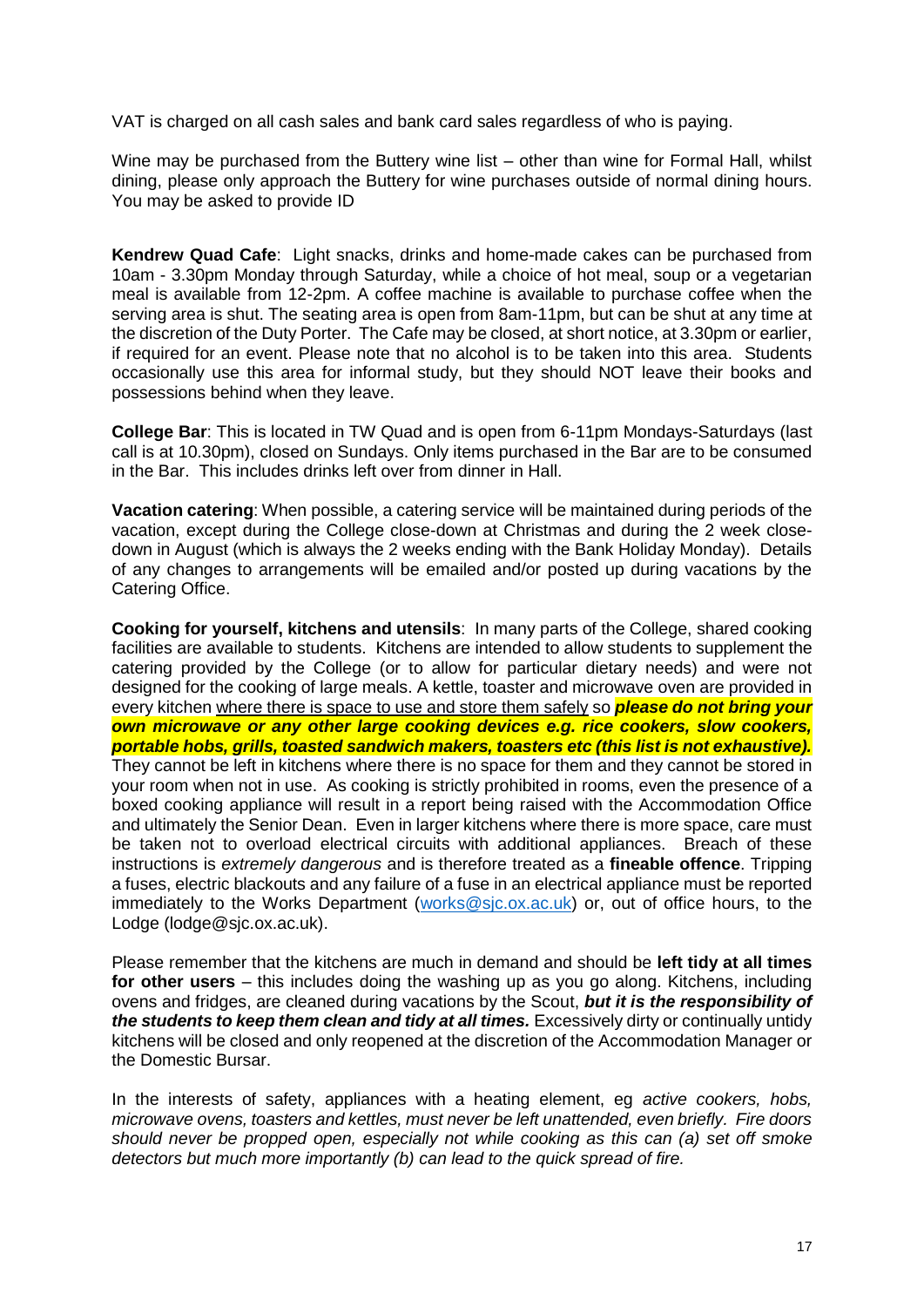Students are expected to supply their own cooking utensils, pots and pans, cutlery, glassware and dishes and to clean and remove them from communal kitchens after use. Any articles borrowed from the Buttery should be signed for and returned clean.

<span id="page-17-0"></span>**Booking Function Rooms for Student Events**: Some College function rooms may be booked by students by contacting the Events Office (events@sjc.ox.ac.uk).

<span id="page-17-1"></span>**Student Post**: All students living in single College rooms, regardless of where they're located, MUST use the main College site as their postal address (i.e. St John's College, St Giles, Oxford, OX1 3JP, UK). Students living in couples' accommodation can use the flat address for their post and cannot use the College address for post for their partner.

Every student has a labelled pigeonhole in the Postroom by the main Lodge. The pigeonholes are not large and space in the Lodge itself is limited, so any large items that will not fit into a pigeonhole should NOT be delivered to College; students should use one of the numerous click and collect points in town. As a guideline, sizes which will be accepted at the Lodge are: typical shoe or boot box, soft parcels 50cmx50cm, hard boxes 50cm long x 50cm high. Some Amazon parcels (eg those containing cooking knives, alcohol etc) require photographic ID for delivery. The Porters will not give their own ID so unless the student is present at the Lodge at the time of delivery, these items will be refused. A BOD card is required to collect Royal Mail signed for parcels from the Lodge.

When a student leaves at the end of their course they should provide a forwarding address to the Lodge, regardless of whether they live in a student room, a College flat or privately.

<span id="page-17-2"></span>**Student food deliveries**: Porters have been instructed not to sign for, or accept, any deliveries of food or wine for Junior Members. If students order food or wine online they must be **present at the Lodge at the time of the delivery** to accept receipt of their order, otherwise it will be turned away by the Porters. Please note this does not apply to those students with medical requirements or mobility issues who have first made special arrangements with one of the Lodge Management team.

Students (or their partners in couples' accommodation) are absolutely prohibited from operating any business or similar from any of the College premises or to use any of the College's postal addresses for these purposes and/or as a Registered Office.

## <span id="page-17-3"></span>**INVOICING/BATTELS**

Invoices (known in Oxford as battels) for each term will be sent to all students by email at the beginning of each term, except the final battels bill for students leaving College permanently, which will be emailed towards the end of August. Battels should be paid within one week of their receipt, preferably by bank transfer. The Finance Bursar is authorised to charge interest on money owed. Anyone who has concerns about paying battels on time should contact Michelle Murray in the Finance Office (room 23 on the top floor of the Bursary, staircase N7) in the first instance, or by emailing [battels@sjc.ox.ac.uk](mailto:battels@sjc.ox.ac.uk)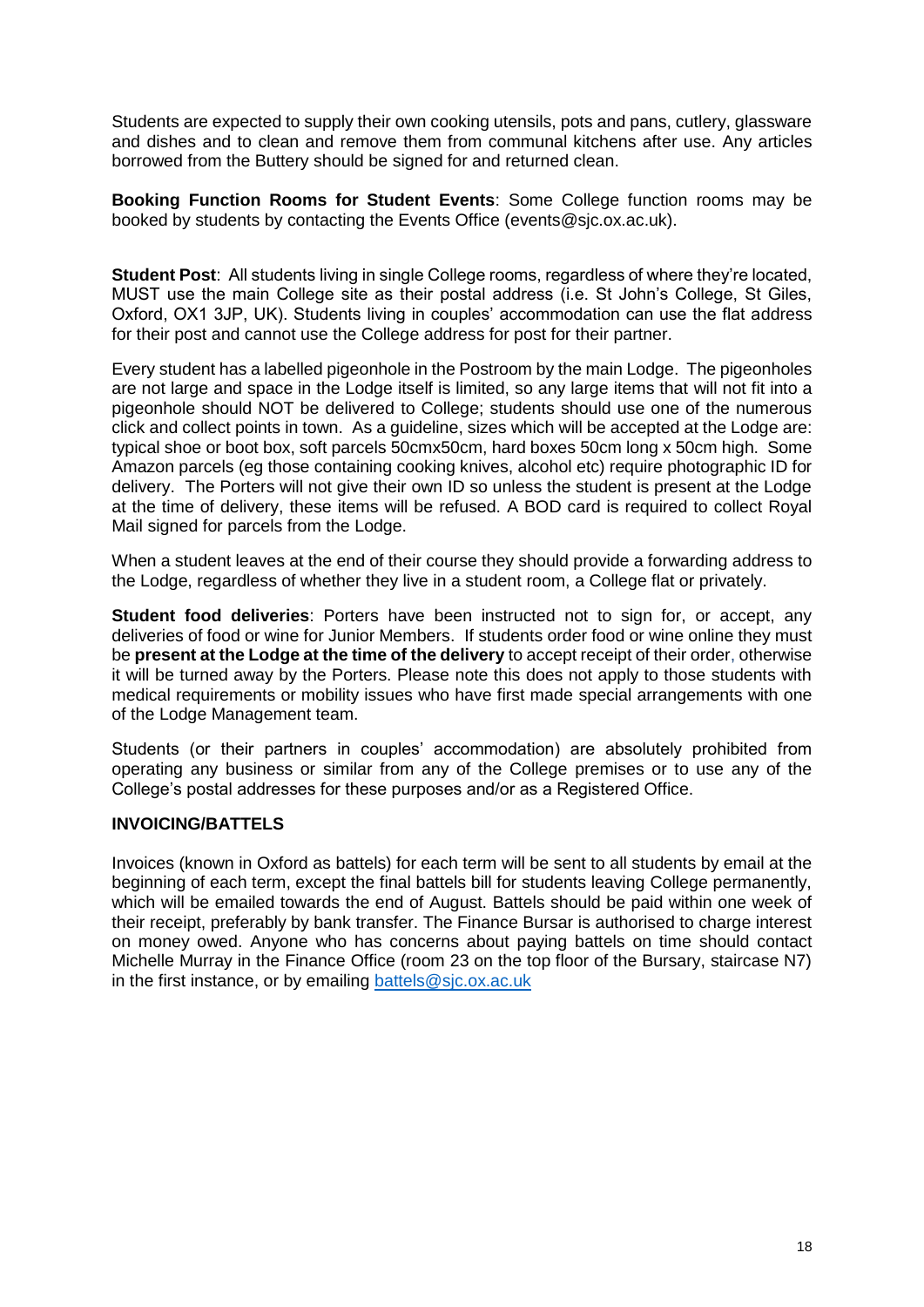# <span id="page-18-0"></span>**HEALTH, SAFETY and WELFARE**

In the case of any emergency, please immediately call the Lodge (01865 277300).

### <span id="page-18-1"></span>**FIRE ALARMS**

You are expected to evacuate whenever the fire alarm sounds. Sometimes this will happen at an inconvenient time or in the middle of the night.

**YOU MUST EVACUATE**- and on leaving the building go to the nearest assembly point and present yourself to the fire marshal/porter. Please familiarize yourself with the assembly points around college. This info will be in your room, written on the fire notice.

Please allow the porters to investigate the alarm immediately and DO NOT re-enter the building until advised to do so.

#### <span id="page-18-2"></span>**FIRE ALARM TESTING**

This happens every Sunday between 10am-11am. A FULL fire evacuation drill is carried out twice yearly at the start of Michaelmas and Hilary term. All students must evacuate their building safely and quickly during these fire drills.

## **THINGS TO HELP PREVENT FALSE ACTIVATIONS**

- Never prop a fire door open.
- Keep the doors closed when taking a shower.
- Keep the door closed when cooking and don't leave the kitchen while cooking.
- Be aware that deodorants, hair dryers, shower steam can all set of a fire alarm.

If you are new to the UK, this is a very useful website about how the medical system in the UK works [https://www.ukcisa.org.uk/Information--Advice/Studying--living-in-the-UK/Health-and](https://www.ukcisa.org.uk/Information--Advice/Studying--living-in-the-UK/Health-and-healthcare)[healthcare](https://www.ukcisa.org.uk/Information--Advice/Studying--living-in-the-UK/Health-and-healthcare)

Students are strongly encouraged to register with the College Medical Officers, Dr Meriel Raine and Dr Richard Curtis, who have a surgery at 19 Beaumont Street daily by appointment (01865 240501). Students who live out should register their term-time address with the College Office.

The College Nurse, Mrs Vivienne Davies, is on duty to deal with minor ailments in the Dispensary (Staircase N5) from 8.30-10.30am weekdays only during full term. See the welfare page on the College website for information on health-related matters <https://www.sjc.ox.ac.uk/college-life/health-and-welfare/>

<span id="page-18-3"></span>**MEDICAL EMERGENCIES**: If you, or anyone you are with, has a real medical emergency and you think an ambulance or paramedic is needed, you should immediately call the Emergency Services yourself (**9-999** from a College landline, **999** from any other standard landline or **112** from a mobile phone).

**You should also immediately inform the Lodge** that you have called for an ambulance, telling them where the patient is and what the problem is, so that they're aware of where to send the ambulance/paramedics if they arrive at the Main Lodge. If you think that there is time, or you're unsure whether an ambulance is needed, you can ask the Lodge to send a Porter over to the patient. The Porters are First Aid trained and can assess the situation and call an ambulance if necessary, and can stay with the patient until it arrives.

Whatever the situation, it is **VERY IMPORTANT** that whoever calls the ambulance is with the patient at the time, as the Emergency Services operator will have questions about the patient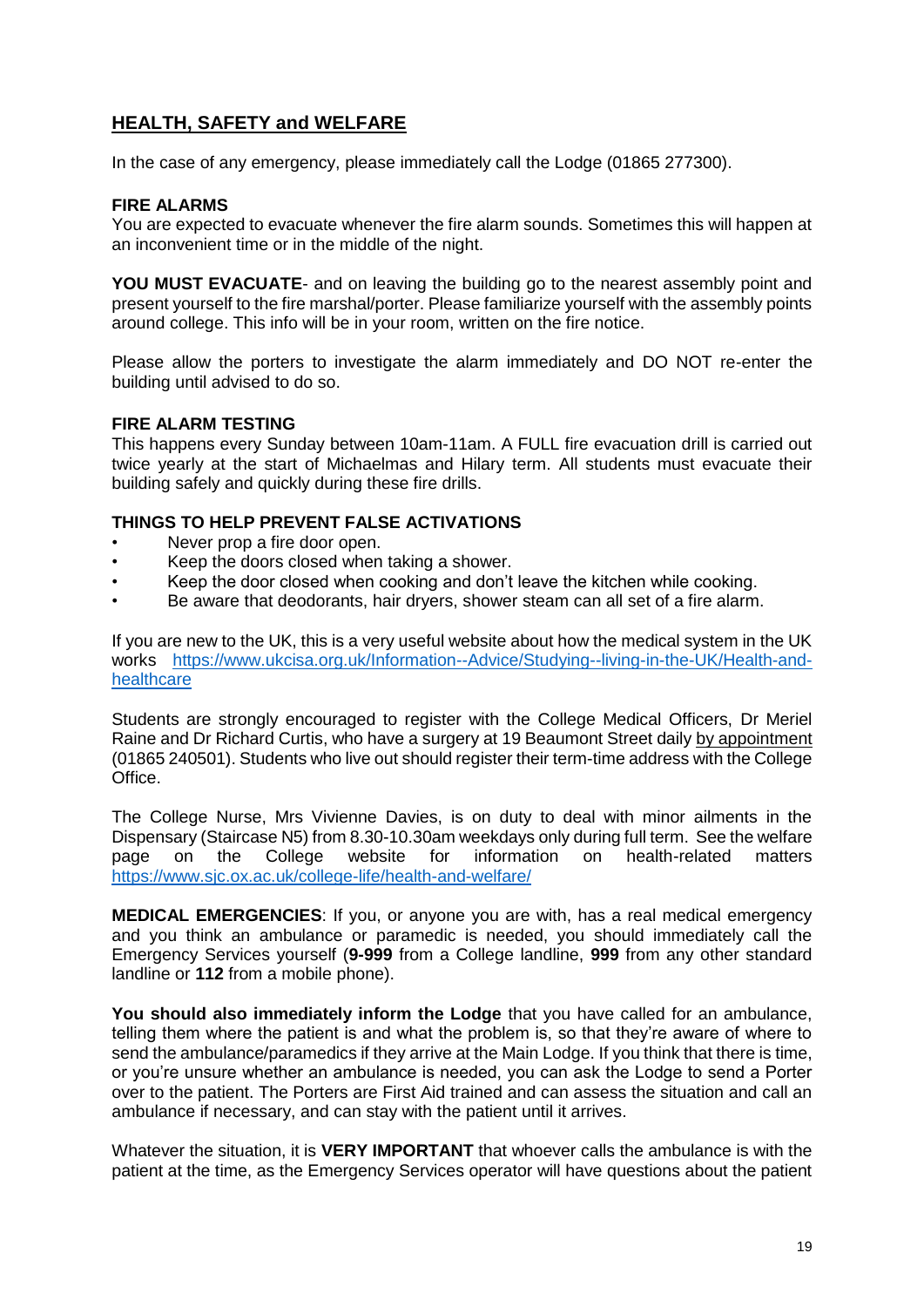which must be answered while the ambulance/paramedic is en-route. You should not leave the patient alone at any time and you should make sure that doors to the property and/or room are unlocked to allow the NHS staff to get in quickly.

There is also an NHS Helpline called NHS Direct, which you can call for non-emergencies and for advice about whether or not you should see a GP or call for an ambulance. The number is **111** and this is a link to a website for further information about this service. [http://www.nhs.uk/NHSEngland/AboutNHSservices/Emergencyandurgentcareservices/Page](http://www.nhs.uk/NHSEngland/AboutNHSservices/Emergencyandurgentcareservices/Pages/NHS-111.aspx) [s/NHS-111.aspx](http://www.nhs.uk/NHSEngland/AboutNHSservices/Emergencyandurgentcareservices/Pages/NHS-111.aspx)

<span id="page-19-0"></span>**Welfare:** Students who would find it helpful for any reason to discuss their personal welfare are welcome to contact the Welfare Dean, Dr Elizabeth Macfarlane, [\(welfare.dean@sjc.ox.ac.uk\)](mailto:welfare.dean@sjc.ox.ac.uk) to arrange a confidential appointment. Other members of the welfare team include the College Counsellor, Dr Denise Barulis [\(denise.barulis@sjc.ox.ac.uk\)](mailto:denise.barulis@sjc.ox.ac.uk), the College Nurse, Mrs Vivienne Davies [\(vivienne.davies@sjc.ox.ac.uk\)](mailto:vivienne.davies@sjc.ox.ac.uk), and the four Junior Deans [\(juniordeans@sjc.ox.ac.uk\)](mailto:juniordeans@sjc.ox.ac.uk). Both the JCR and the MCR have welfare officers, and peer supporters, whose details are listed on their websites. Students may also arrange appointments with the University Counselling Service via their website [\(https://www.ox.ac.uk/students/welfare/counselling?wssl=1\)](https://www.ox.ac.uk/students/welfare/counselling?wssl=1).

The Fellow for Equality, the Fellow for Women, the Fellow for Ethnic Minorities and the Senior Dean may also be consulted as appropriate.

<span id="page-19-1"></span>**Dental Services**: Studental, Oxford Brookes University, Headington Campus; Telephone 01865 689997; e-mail: [reception@studental.co.uk;](mailto:reception@studental.co.uk) hours Monday-Friday, 8.00 a.m. to 6.00 p.m. Students are offered NHS treatment; please note that students do not necessarily qualify for free treatment, most students aged 19 or older will need to apply for a HC2 certificate (application form available from Studental) in order to receive free treatment and must bring proof of their exemption to their first appointment. For further information, please see [www.studental.co.uk.](http://www.studental.co.uk/)

A statement of the College's Health and Safety Policy is displayed on notice boards and is available on the College website [https://www.sjc.ox.ac.uk/discover/about](https://www.sjc.ox.ac.uk/discover/about-college/legal/college-policies/)[college/legal/college-policies/](https://www.sjc.ox.ac.uk/discover/about-college/legal/college-policies/)

Each room contains a notice of "Fire Instructions", which must be studied and obeyed. It should be clearly displayed at all times.

# <span id="page-19-2"></span>**COLLEGE ACCOMMODATION AND DOMESTIC STAFF**

The Accommodation Manager and the Accommodation Officers, have an office on the ground floor of the Bursary, room 1 in N7 staircase, email [\(accommodation.office@sjc.ox.ac.uk\)](mailto:accommodation.office@sjc.ox.ac.uk), telephone 01865 277323.

For any queries with regards to Accommodation, please contact the Accommodation Office in the first instance. They will pass on any enquiries to the relevant department.

The Housekeeping Supervisors, who assist in the day to day running of the Housekeeping function and Scouts, can be found in Room 4, on the ground floor of Staircase N7.

The Main Porters' Lodge (lodge @sjc.ox.ac.uk, tel. 01865 277300) is located at the main gate of the College on St Giles, with a second staffed Lodge at the entrance to Kendrew Quad.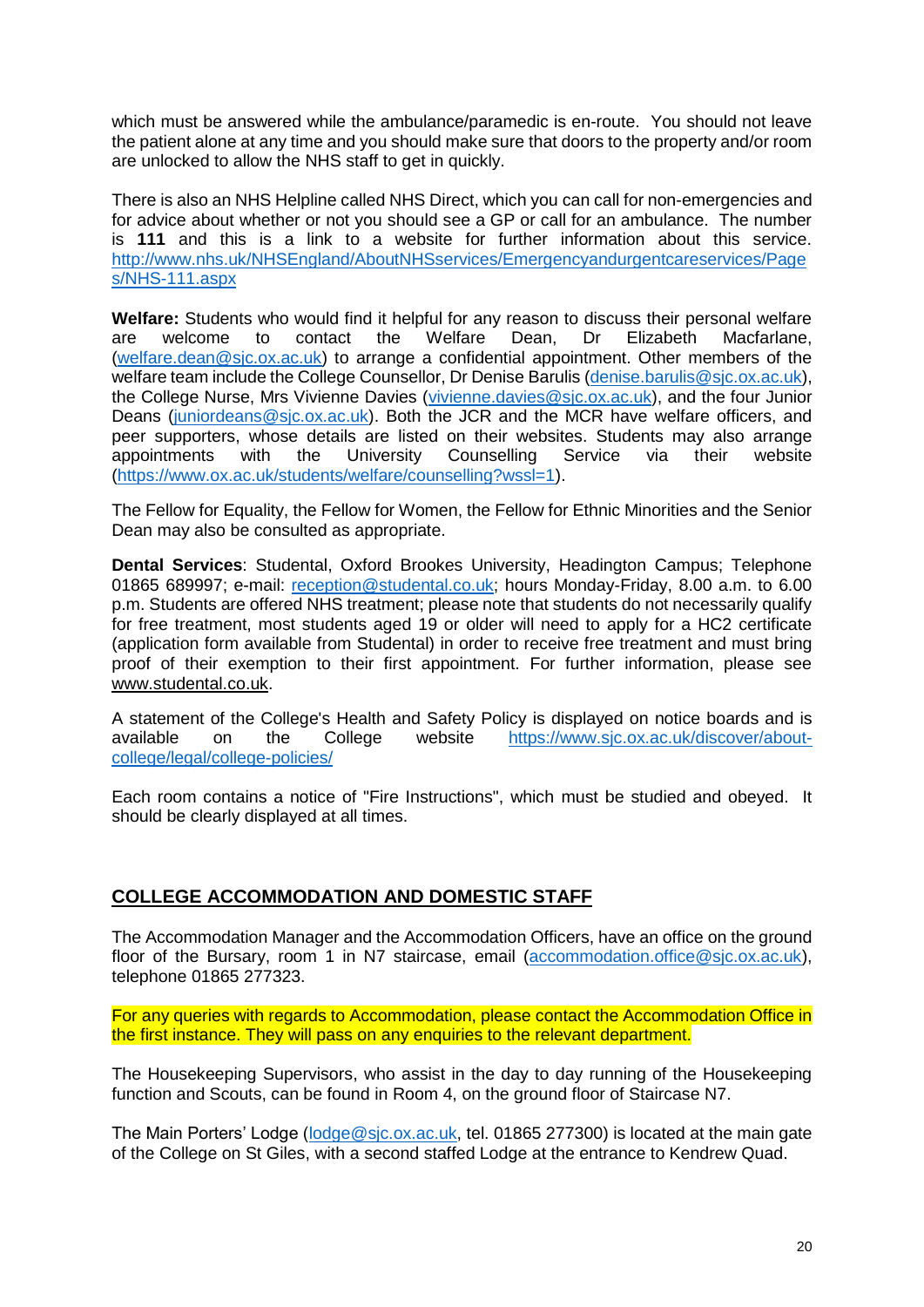The Stores Office [\(stores.management@sjc.ox.ac.uk\)](mailto:stores.management@sjc.ox.ac.uk) is located in the wooden corridor between North and TW Quads. They are in charge of all student storage, as well as for the purchase and supply of all furniture and consumables in College (other than food).

The Catering Office (catering office@sic.ox.ac.uk) is located in the Buttery Staircase on the first floor. They are responsible for all aspects of catering in College.

The IT Officers [\(it-support@sjc.ox.ac.uk\)](mailto:it-support@sjc.ox.ac.uk) have an office in the Rural Economy Building, room 10.

# <span id="page-20-0"></span>**OTHER COLLEGE STAFF**

The Works Department is under the management of the Master of Works. This department is responsible for the College's buildings, their maintenance and repair as well as for new building projects. Their office is located in North Quad between the Beehive and the wooden corridor through to TW. During office hours they can be contacted direct [\(works@sjc.ox.ac.uk\)](mailto:works@sjc.ox.ac.uk) for plumbing/electrical/heating issues, or you can report these to the Accommodation Office (see above). In an emergency (eg. a total electrical failure or water leak) please contact the Porters (01865 277300) day or night, as they can call out a duty staff member out of hours. In an emergency please do not email the Porters, you should either phone them or visit in person.

The Disability Co-ordinator is Mrs Elaine Eastgate [\(elaine.eastgate@sjc.ox.ac.uk\)](mailto:elaine.eastgate@sjc.ox.ac.uk) and she has an office on the first floor of the Bursary Staircase (N7 room 17).

The Academic Administrator, Mrs Eileen Marston (Bursary staircase N7, first floor, room 12), and other members of the College Office [\(college.office@sjc.ox.ac.uk\)](mailto:college.office@sjc.ox.ac.uk) will be pleased to help with any academic matters.

## **COVID-19 IMPORTANT NOTE**

**Any of the above information, is subject to amendment, should the guidance from the government or University change**